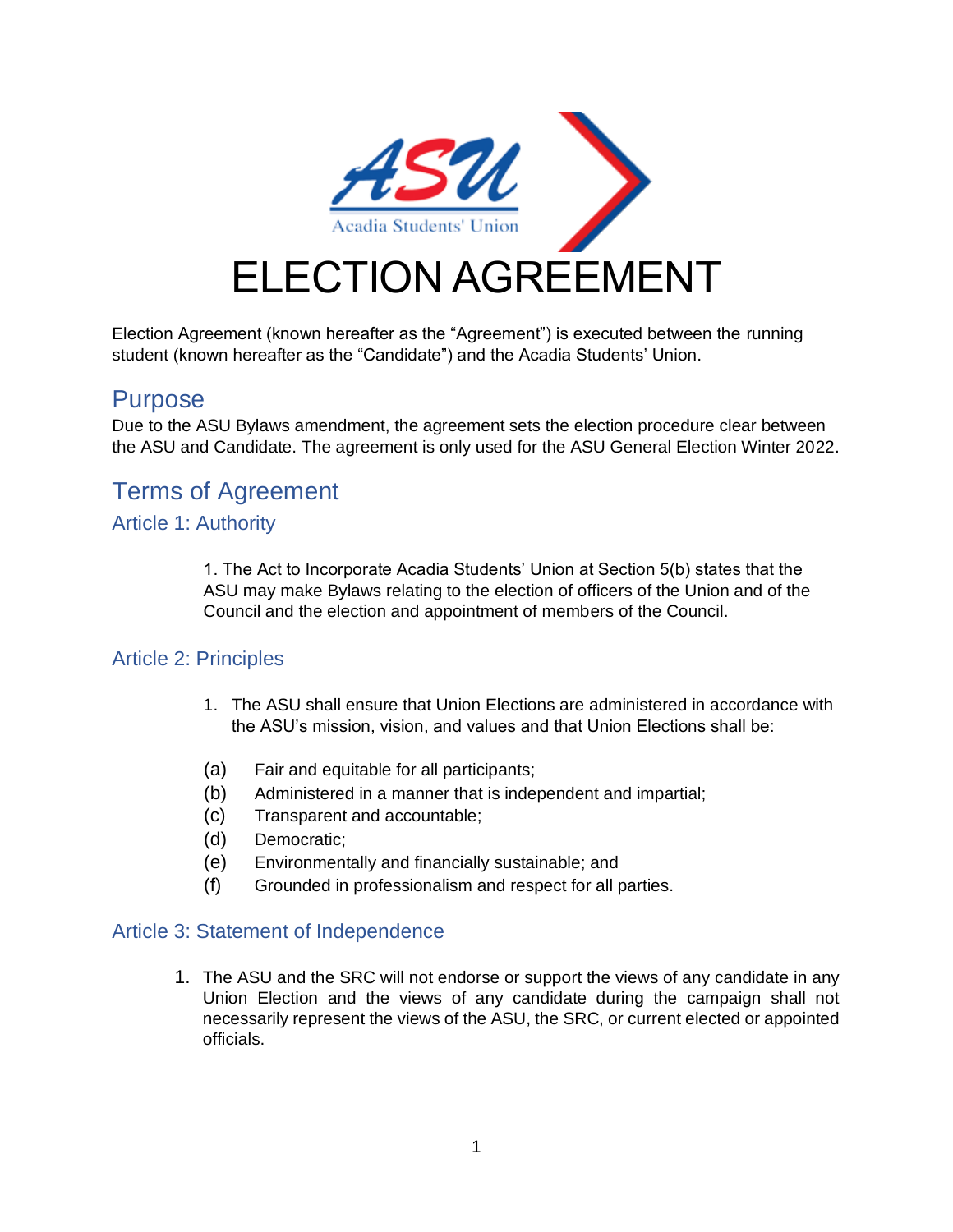2. The Chief Returning Officer, Deputy Chief Returning Officer, Poll Supervisors, Poll Clerks, and all other election officials shall not endorse or support any candidate in any Union Election in which they serve in their respective capacity.

# Article 4: General Election, By-Election, & Elected Positions

- 1. The ASU shall hold a General Election annually for the following elected positions:
	- (a) President;
	- (b) Vice President Academic & External;
	- (c) Vice President Events & Promotions;
	- (d) Vice President Finance & Operations;
	- (e) Vice President Student Life;
	- (f) Two Councilors;
	- (g) First Year Representative;
	- (h) Sustainability Representative;
	- (i) Community Relations Representative;
	- (j) Faculty Senators.
- 2. The General Election shall have a campaign period of ten days and a voting period of five days. The last five days of the campaign run concurrent with the five voting days.
- 3. The ASU shall hold a By-Election annually for the following elected positions:
	- (a) First Year Representative;
	- (b) Any vacant Council seats not filled in the General Election;
	- (c) Any vacant Council seats (including Executive members) that become vacant following the General Election and prior to the Close of Nominations for the By- Election.
- 4. The By-Election shall have a campaign period of ten days and a voting period of five days. The last five days of the campaign run concurrent with the five voting days.
- 5. Notwithstanding the above provisions, the following positions may be elected by their constituencies based on the procedure in their organization's Constitution:
	- (a) Graduate Studies Senator; and
	- (b) Theology Senator.
- 6. A Special Election shall have a campaign period of ten days and a voting period of five days. The last five days of the campaign run concurrent with the five voting days.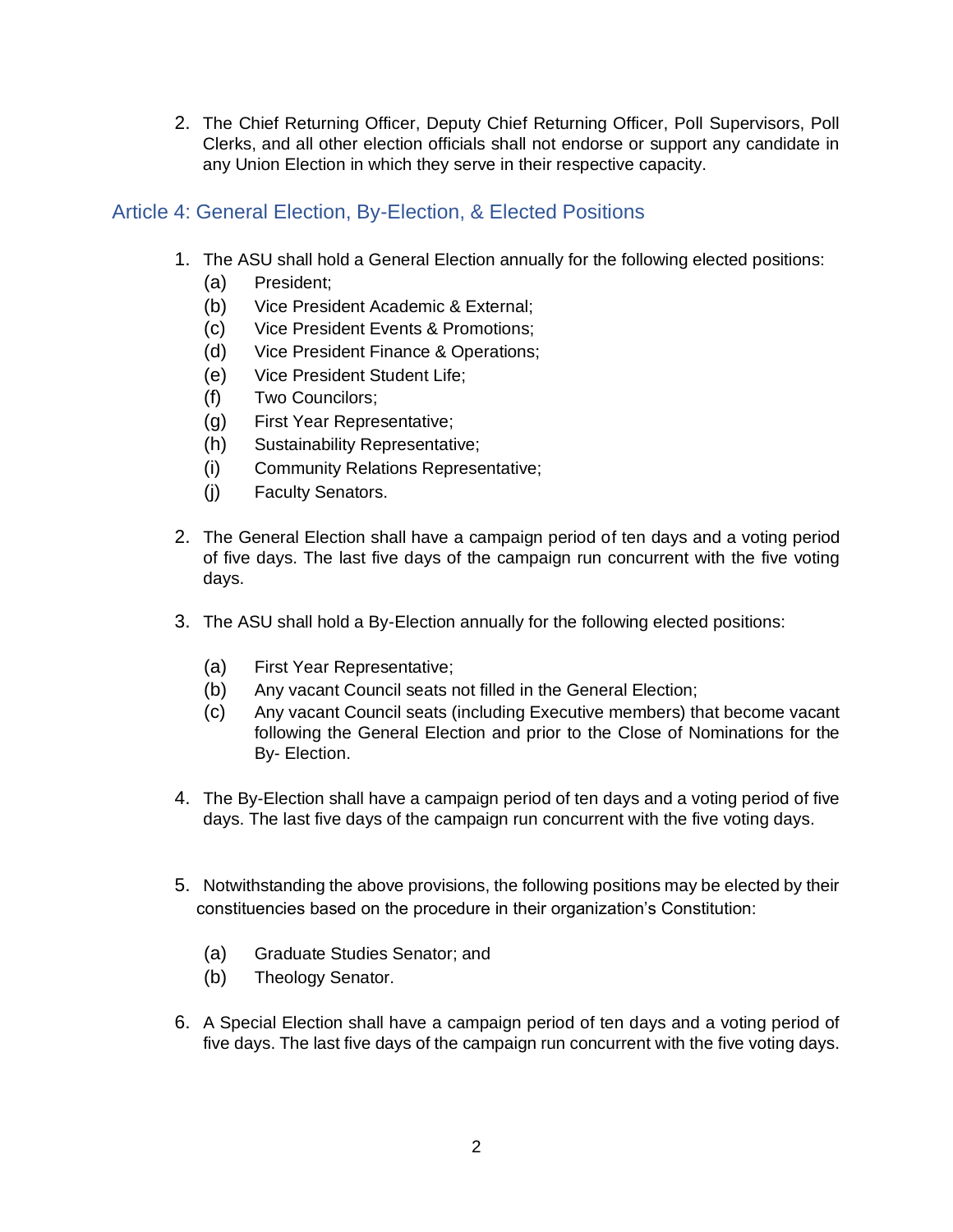7. The Campaign Days and the Voting Days for the Special Election shall be scheduled to follow the schedule as set out in Article 4, Section 3 with such necessary modifications as the Elections Committee deems appropriate.

#### Article 5: Eligibility

- 1. Subject to the provisions of this agreement, only ordinary or associate members of the Union are eligible to file a nomination form for any elected position of the Union if they meet the requirements as outlined in Article II of the Acadia Students' Union Constitution.
- 2. Candidates for First Year Representative must be a student in their first year of studies at Acadia University at the time of nomination.
- 3. Candidates for Faculty Senator must be a registered student in their respective faculties at the time of nomination.
- 4. All candidates must possess a sessional GPA of at least 2.0 at the time of election and this requirement shall be confirmed by the Chief Returning Officer within 72 hours of the close of nominations. This requirement is waived for all students in the first semester of their first year of post-secondary study at Acadia University.

## Article 6: Nominations

- 1. Potential candidates in any Union Election shall submit completed nomination papers to the Chief Returning Officer prior to the close of nominations.
- 2. No person shall be nominated for or hold more than one position on Council at any one time.
- 3. Notwithstanding the above, the Chief Returning Officer may extend the close of nominations by no more than 24 hours for an elected position that has no candidate nominated for the position. If no candidate is nominated for the position at the end of the extension period, the position shall be filled in the following Union Election.
- 4. Nomination papers must be signed by the nominee and 25 ordinary or associate members of the Union and shall include the student number of the nominee and the student numbers of the 25 ordinary or associate members who have signed the nomination papers.
- 5. A nomination paper shall be considered invalid and shall be rejected by the Chief Returning Officer if:
	- (a) the nominee has failed to sign or if the signature of the nominee is determined to be a forgery;
	- (b) any person who signed it is not an ordinary or associate member of the Union;
	- (c) there less than 25 signatures from ordinary or associate members of the Union; or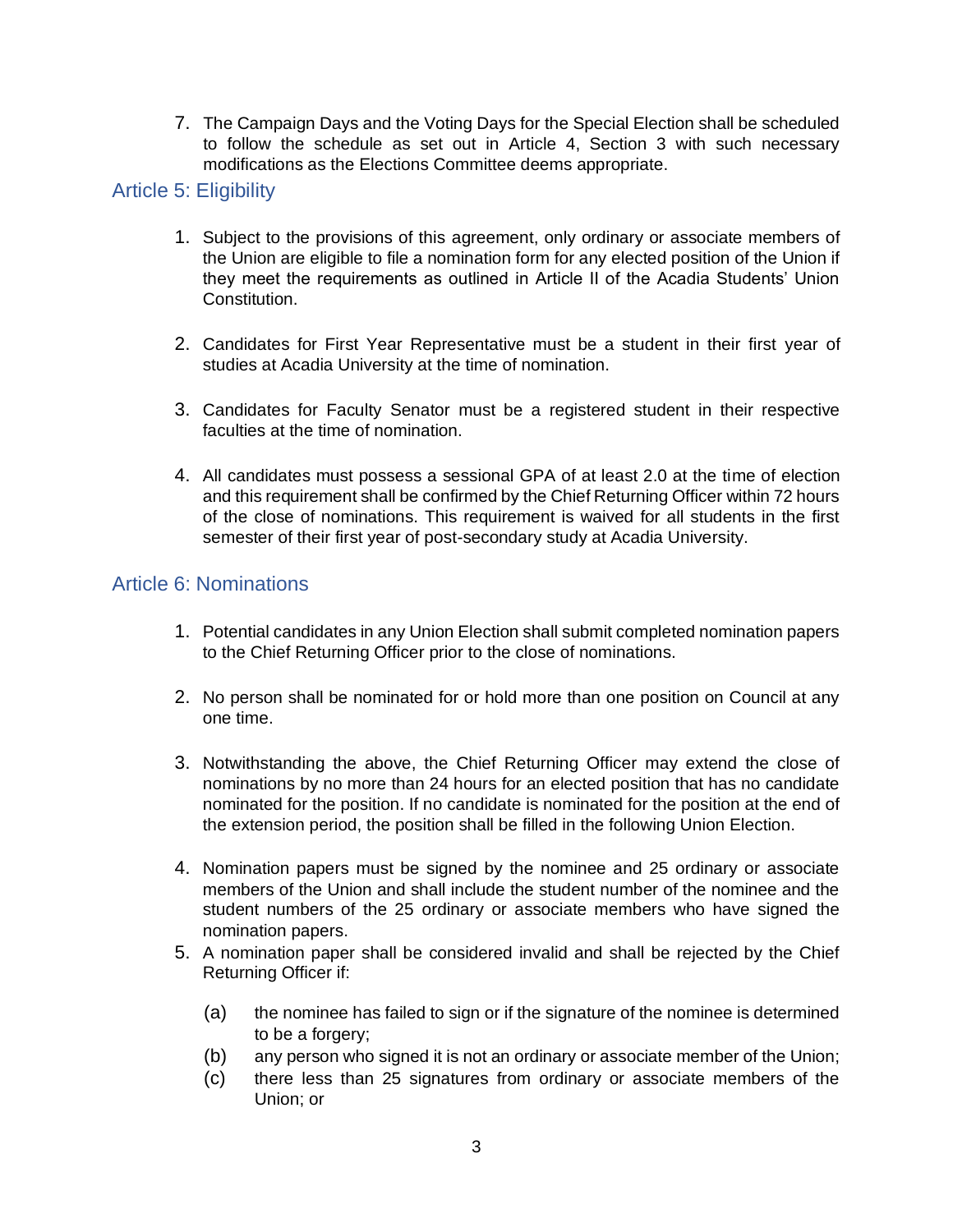(d) it is submitted after the close of nominations.

## Article 7: Chief Returning Officer

- 1. The SRC shall appoint a Chief Returning Officer ("CRO") by no later than August 1 to serve a fixed term commencing on August 1 and continuing until the end of the following academic year.
- 2. The CRO shall be an active member of the ASU and shall possess a sessional GPA of at least 2.0 at the time of the appointment.
- 3. An active member shall not be eligible to serve as a CRO if they are:
	- (a) A current ASU elected or appointed official;
	- (b) A candidate or official agent in a Union Election;
	- (c) Employed by the ASU in any other position.
- 4. The CRO shall not be eligible to be nominated in any Union Election during their term of office and, for greater certainty, the CRO remains ineligible to be nominated in any Union Election during their term of office from August 1 to the end of the following academic year even if they resign their position or are removed from office by the SRC.
- 5. The CRO shall be governed by the Council Code of Conduct as if they were an SRC official.
- 6. The CRO shall be responsible for the conduct of the Union Elections in accordance with the Constitution and Bylaws of the ASU.
- 7. The CRO shall discharge their duties in a fair and impartial manner.
- 8. In addition to any specific duties or responsibilities specified elsewhere in the Constitution and Bylaws, the CRO is responsible for:
	- (a) Preparing and presenting an Election Plan for approval by SRC at the first meeting in September which includes but is not limited to the following:
		- (i) An election calendar which includes all the relevant dates associated with the General Election and the By-Election;
		- (ii) A plan for the promotion and advertising of the Union Elections (General Election, By-Election and any Plebiscite or Referenda);
		- (iii) A plan for increasing voter turnout among the student body;
		- (iv) The debate format; and
		- (v) Any other information that the CRO deems to be relevant to the administration of the Union Elections.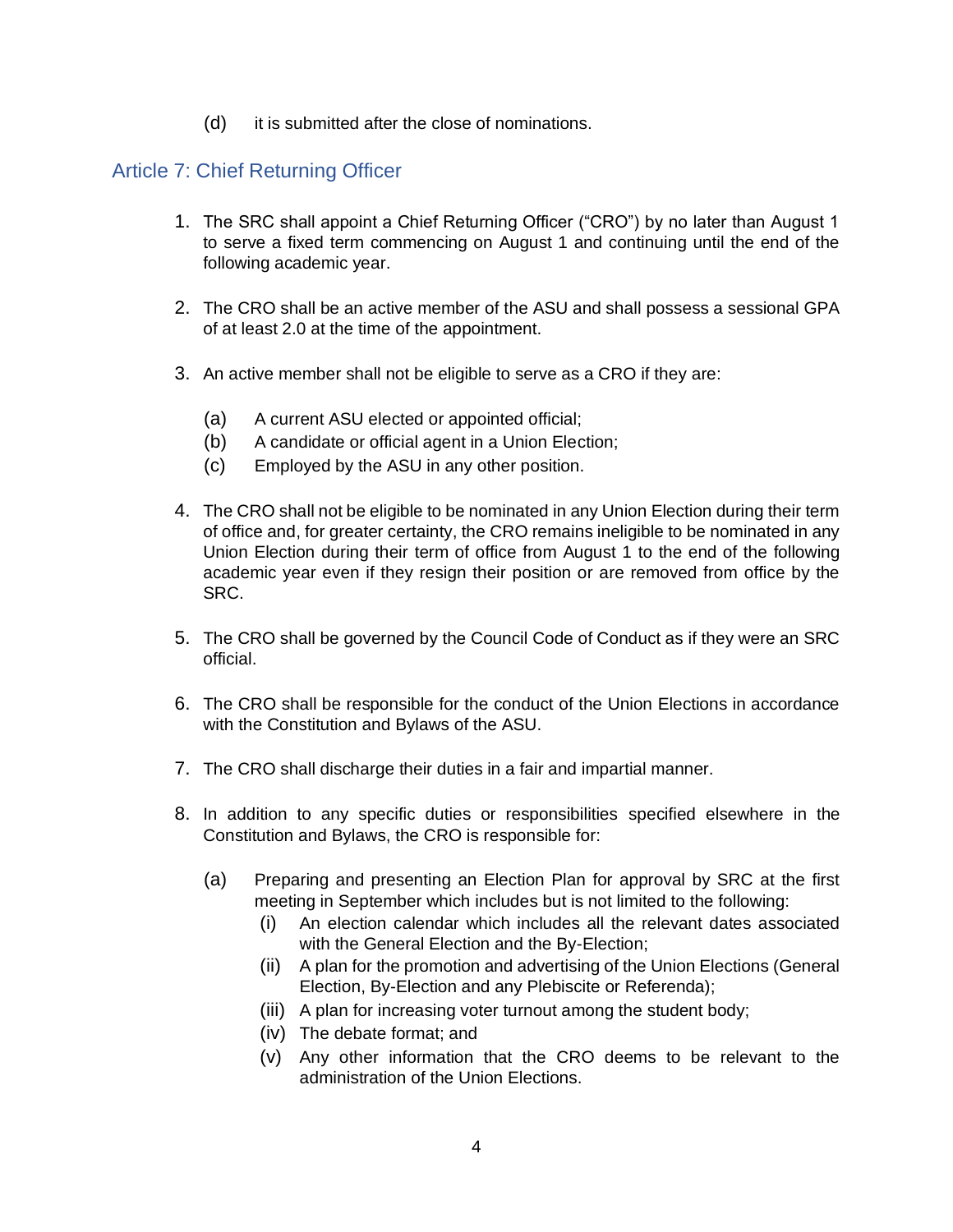- (b) Keeping the public, the SRC, and all election candidates informed of any issues arising related to the election or voting;
- (c) Ensuring that all voter lists are accurate;
- (d) Ensuring that no person has access to ballots or voter's lists before the date of the election except for those persons involved in the creation of the ballots;
- (e) Having the Elections Committee confirm how names are to appear on the ballots;
- (f) Ensuring ballots are accurate and having the SRC confirm how names are to appear on said ballots;
- (g) Ensuring that candidates are reimbursed for campaign expenses where appropriate;
- 9. Overseeing the work of Election Officials;
	- (a) Overseeing the campaigns of each candidate and enforcing the campaign rules as contained in the Bylaw;
	- (b) Recommending disciplinary action to the Elections Committee;
	- (c) Arranging a public debate before all elections, referenda, and plebiscites;
	- (d) Announcing election results to candidates at a meeting to be held before results are made publicly available;
	- (e) Announcing election results to the general student body within 24 hours after the closing of the voting period through all student email, ASU social media, and the ASU website, as well as through the CRO social media;
	- (f) Providing a paper copy to Council, *The Athenaeum* or any other Union member who so requests results of any Union Election, Referendum, or Plebiscites;
	- (g) Providing a full exit report to Council which includes all information that the CRO deems to be relevant to the election and posting same on the ASU website;
	- (h) Validating each nomination paper with their signature or initials after confirming that all eligibility requirements have been met by the candidate within 24 hours after the end of the nomination.
- 10.The CRO shall hold at least six office hours per week during the nomination, campaign, and voting periods provided that the office hours do not run concurrently.

## Article 8: Deputy Chief Returning Officer

- 1. The SRC shall appoint a Deputy Chief Returning Officer no later than August 1 to serve a fixed term commencing on August 1 and continuing until the end of the following academic year.
- 2. The Deputy CRO shall be an active member of the ASU and shall possess a sessional GPA of at least 2.0 at the time of the appointment.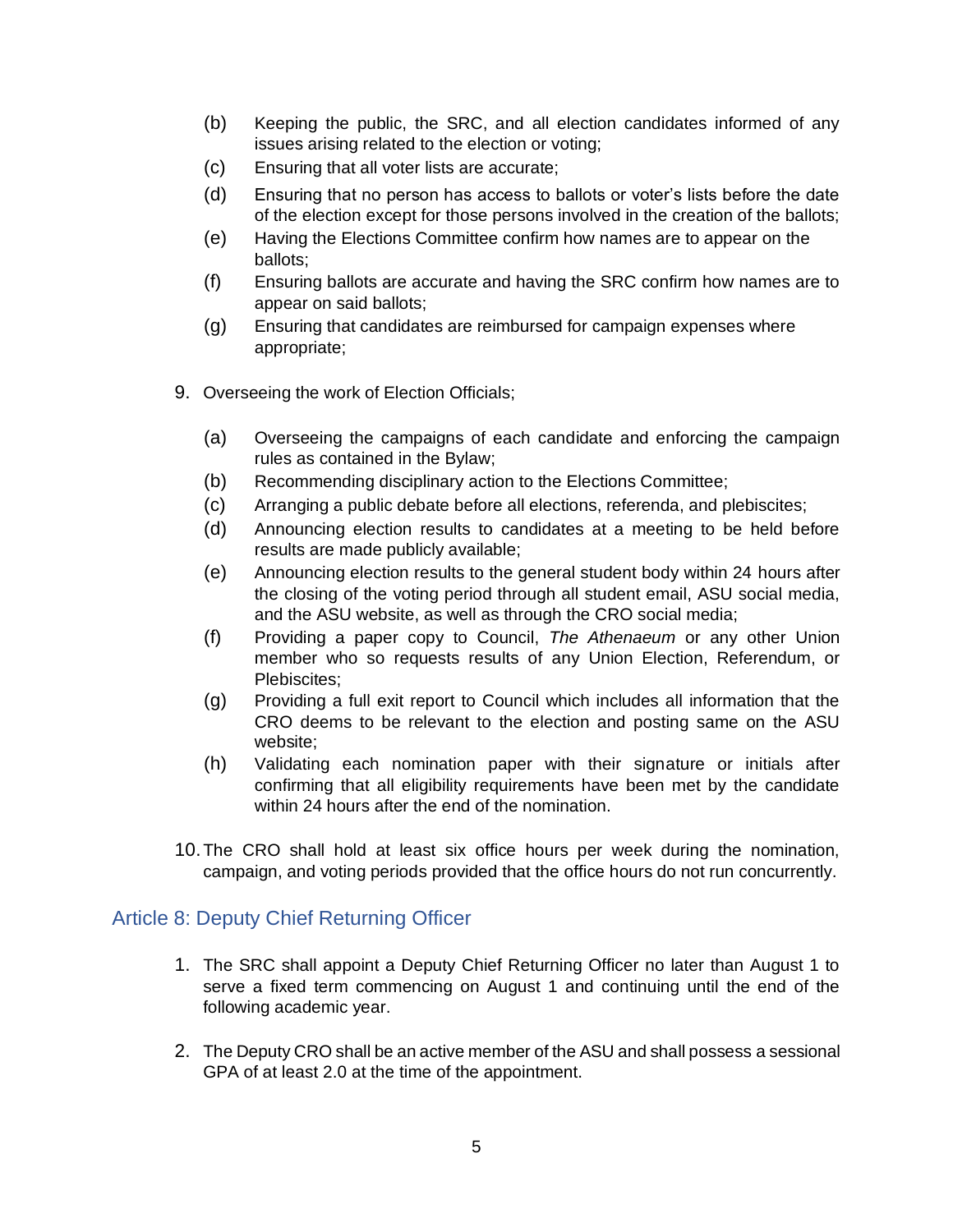- 3. An active member shall not be eligible to serve as the Deputy CRO if they are:
	- (a) A current ASU elected or appointed official;
	- (b) A candidate or official agent in a Union Election;
	- (c) Employed by the ASU in any other position.
- 4. The Deputy CRO shall not be eligible to be nominated in any Union Election during their term of office and, for greater certainty, the Deputy CRO remains ineligible to be nominated in any Union Election during their term of office from August 1 to the end of the following academic year even if they resign their position or are removed from office by the SRC.
- 5. The Deputy CRO shall be governed by the Council Code of Conduct as if they were a SRC official.
- 6. The Deputy CRO shall be responsible for the conduct of the Union Election in accordance with the Bylaws of the ASU.
- 7. The Deputy CRO shall discharge their duties in a fair and impartial manner.
- 8. The Deputy CRO shall assist the CRO as required during Union Elections, Plebiscites, and Referenda.
- 9. The Deputy CRO is responsible for completing any reasonable tasks assigned to them by the CRO.
- 10.The Deputy CRO shall be responsible for determining the location and staffing of each poll station during elections.
- 11.The Deputy CRO shall serve as a poll supervisor and is responsible for informing all poll clerks of their duties and responsibilities.
- 12.If the CRO resigns or is otherwise unable or unwilling to fulfill their duties, the Deputy CRO shall fulfill the duties of the CRO for the remainder of the CRO's term.
- 13.The SRC shall have the power to appoint an alternate Deputy CRO should the Deputy CRO have to assume the duties of the CRO, resign, or be otherwise unable to fulfill the duties of their office.
- 14.The Deputy CRO shall hold at least three office hours per week during the campaign and voting periods provided that the office hours do not run concurrently.
- 15.The Deputy CRO is responsible for encouraging students to participate in the election process and educating students with respect to Union Elections.

#### Article 9: The Elections Committee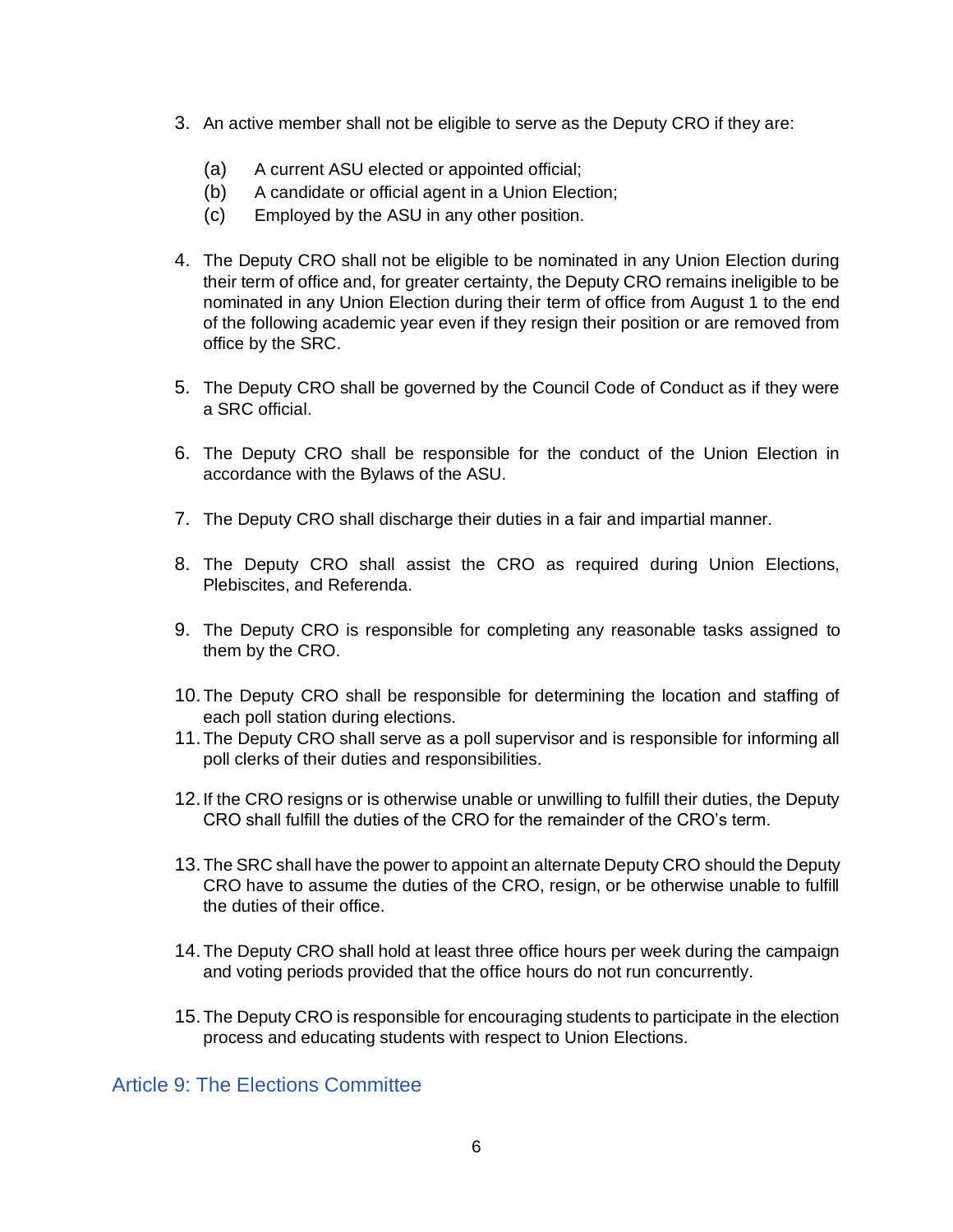- 1. The Elections Committee is established as a Standing Committee of Council.
- 2. The Elections Committee shall be composed of the following members:
	- (a) The Chairperson of Council who shall serve as the Chair of the Elections Committee;
	- (b) Two members of the Executive Board of Council as appointed by Council (one of whom shall serve as the Vice-Chair of the Elections Committee);
	- (c) Two non-executive voting members of Council as appointed by Council.
- 3. All members of the Elections Committee shall remain officially neutral during any Union Election, Referendum, or Plebiscite and shall not engage in any campaigning for any candidate during their term as a member of the Elections Committee;
- 4. No member of Council is eligible to sit as a member of the Elections Committee if that member is nominated to run in any Union Election;
- 5. The Elections Committee shall:
	- (a) Adjudicate complaints filed against the Chief Returning Officer or Deputy Chief Returning Officer;
	- (b) Adjudicate appeals filed in relation to decisions of the CRO;
	- (c) Provide advice on any issue related to a Union Election including Referendum and Plebiscites, to the CRO as requested by the CRO or as deemed necessary by the Elections Committee;
	- (d) Confirm the form of the nomination paper to be used in a Union Election;
	- (e) Confirming that the name of the candidate as it appears on the ballots meets the requirements of Article 18, Section 1 and that the list of names of candidates on the ballots meets the requirements of Article 18, Section 2; and discipline any candidate or election official who contravenes the provisions of this agreement;
	- (f) At the request of the CRO and upon hearing all of the relevant information and upon being satisfied that the Union Election was not conducted in accordance with the Principles outlined in Article 2, the Elections Committee may recommend to Council that a Union Election or Referendum, in whole or in part, be overturned, in which case Council shall make a determination on the issue within seven days of receiving the recommendation of the Elections Committee.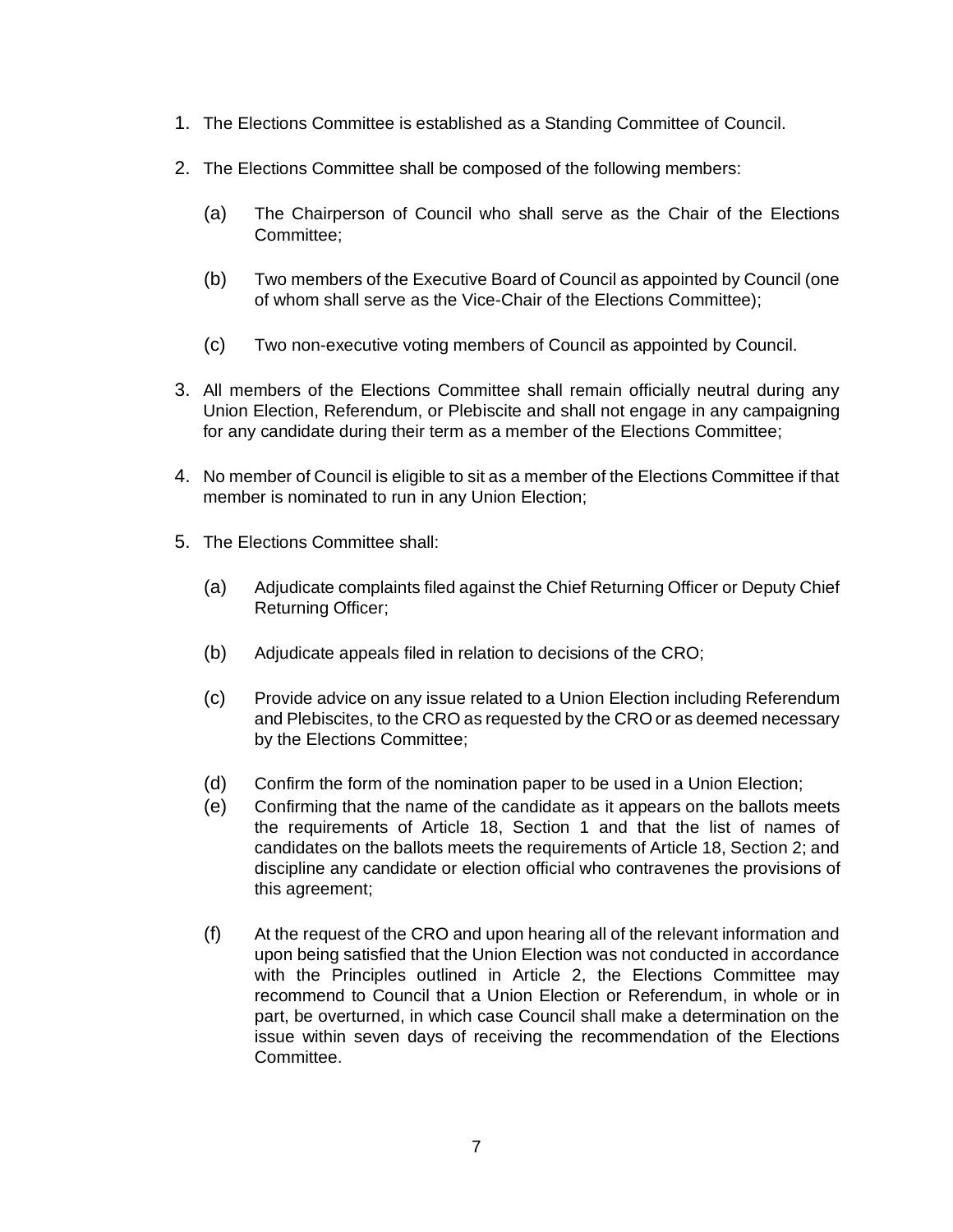- 6. The Elections Committee shall hold as many meetings in each year as it considers necessary to deal with election issues.
- 7. Quorum shall be a majority of the members of the Election Committee.
- 8. Meetings of the Election Committee may be called by the Chair of the Elections Committee, or President of the ASU, or at the request of the CRO, or the Deputy CRO.

## Article 10: Withdrawal of Nomination

- 1. A candidate may withdraw their nomination before the closing of the nomination period and such candidate shall be deemed to not have been officially nominated.
- 2. Any withdrawal of nomination must be submitted in writing to the Chief Returning Officer and must be signed by both the Chief Returning Officer and the candidate wishing to withdraw their nomination.
- 3. Any candidate wishing to withdraw from an election after the closing of the nomination period but prior to the first day of campaigning may do so by submitting a Withdrawal of Nomination in writing to the Chief Returning Officer and upon receipt of the withdrawal form, the Chief Returning Officer shall declare that the candidate has withdrawn from the election and is no longer eligible to be elected to any office.
- 4. The creation and/or publication of a false statement of withdrawal intended to prevent an election of a candidate constitutes an offence under this agreement.

## Article 11: Death of a Candidate

- 1. If a candidate dies at any point during a Union Election, the deceased candidate shall be deemed to not have been officially nominated for the position. Subject to the provisions below, the election will continue as if the deceased candidate was not officially nominated and any votes cast for the deceased candidate shall be treated as spoiled ballots.
- 2. If the deceased candidate was the only candidate nominated for a non-executive position, then the Chief Returning Officer will defer the election to the non-executive position to the By-Election.
- 3. If the deceased candidate was the only candidate nominated for an Executive position, the Chief Returning Officer shall hold a By-Election to fill the position within thirty days of the date of the General Election.

# Article 12: Campaign Funding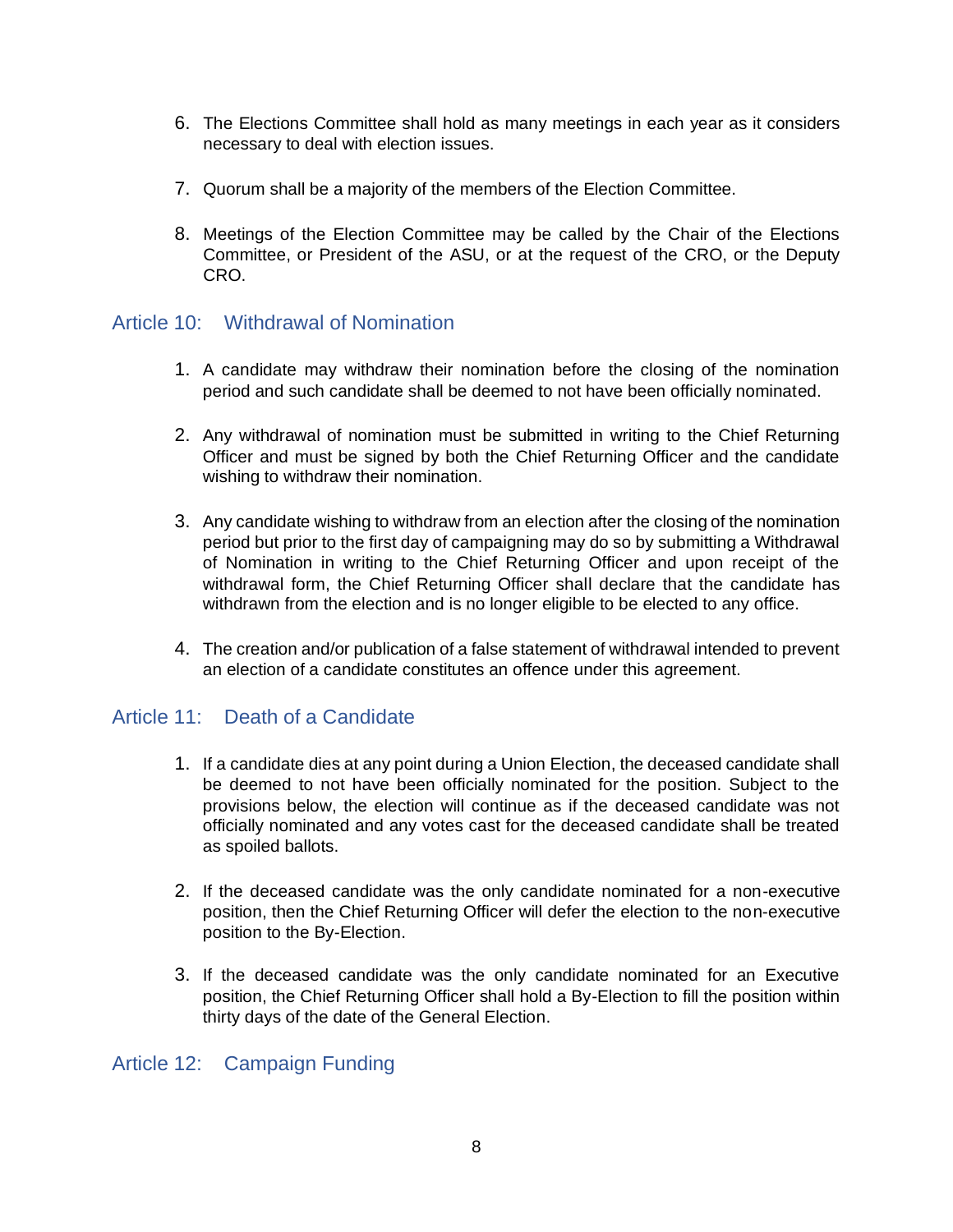- 1. The maximum amount permitted for each candidate to spend on campaign material is:
	- (a) President: \$300.00;
	- (b) Vice President (all offices): \$250.00;
	- (c) All other candidates: \$150.00.
- 2. Campaign material includes goods, skilled services (excluding unskilled services), or material used in association with a candidate's campaign (hereinafter referred to as "Campaign Material") including, but not limited to, posters, signs, sheets, banners, photocopying, pins, buttons, food items, and beverages but does not include the following exempt items: tape, sticky tack, staples, push pins, thumb tacks, glue, and similar adhesive material.
- 3. The value of all Campaign Material used in the campaign will be included in calculating the total amount that a candidate spent on Campaign Material and, for greater certainty, the market value of items that are donated to the candidate or otherwise provided to the candidate at no cost, or at a cost below fair market value, will be included in calculating the total amount that a candidate spent on Campaign Material.
- 4. Candidates are required to provide proof of cost for all Campaign Material purchased for use in the campaign to the Chief Returning Officer within seven days after the election results are announced to the candidates. Failure to provide this information as required constitutes an offence under this agreement.
- 5. Candidates are also required to provide a list of donated Campaign Material or Material provided at no cost, or at a cost below fair market value, within seven days after the election results are announced to the candidates. Failure to provide this information as required constitutes an offence under this agreement.
- 6. The Chief Returning Officer shall provide a reasonable estimate of the market value of any Campaign Material that was donated to the candidate for use during the campaign or otherwise provided at no cost or at a cost below fair market value to the candidate. The market value as determined by the CRO will be included in calculating the total maximum amount that a candidate spent on Campaign Materials.
- 7. Candidates for the position of President or Vice-President (all offices) are eligible to receive reimbursement for the costs of Campaign Material and, in particular, the candidates for the position of President or Vice-President (all offices) are eligible to receive 50 percent of the amount spent on campaign materials provided that the candidate has received a minimum of 15 percent of the total votes cast for their respective position, and further provided that the candidate has not committed an offence set out in Article 22, Section 4 of this agreement.

## Article 13: Campaign Rules and Regulations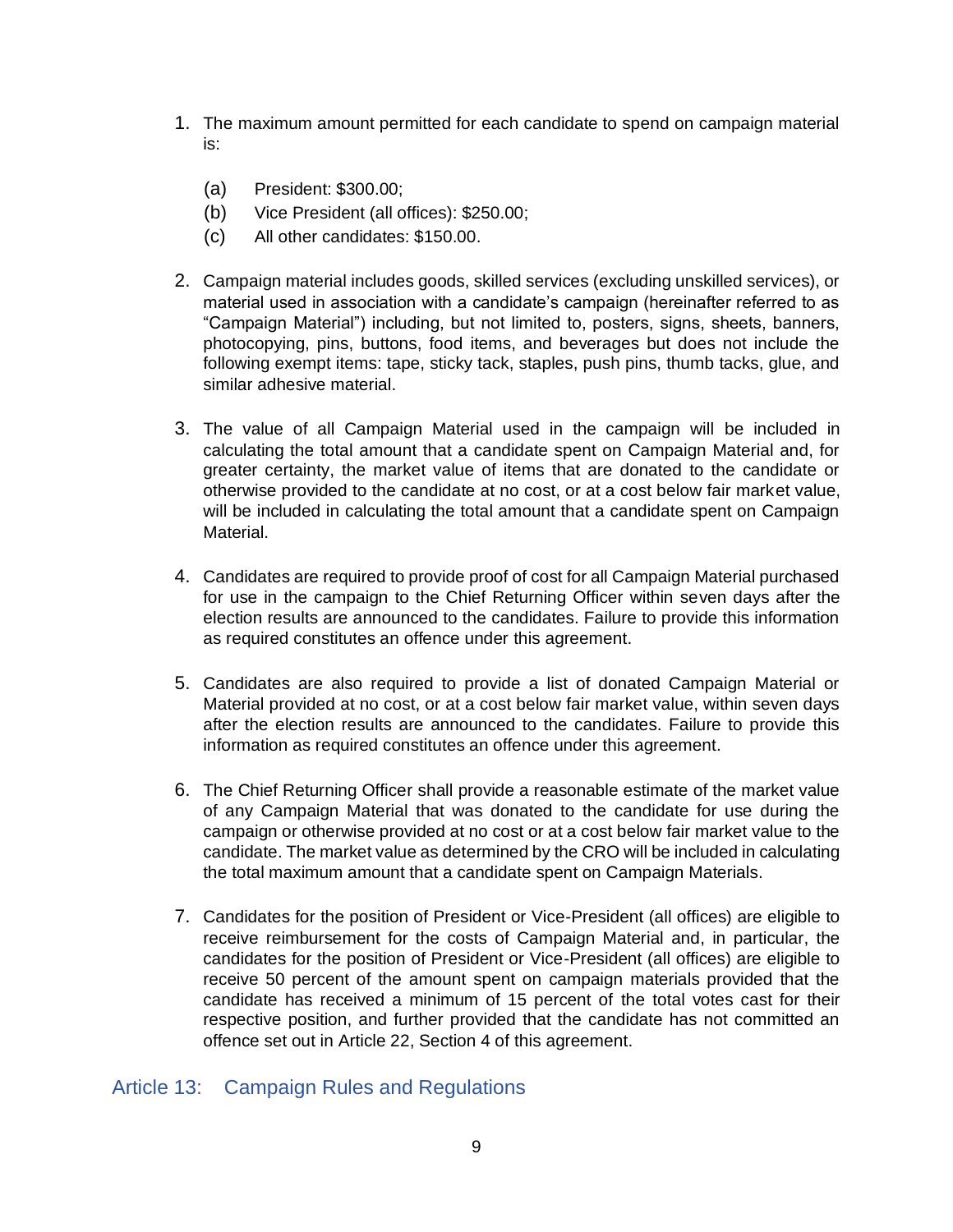- 1. Campaigning includes all activities related to the promotion of a candidate in a Union Election and is not limited to electronic campaigning on social media and static media (websites).
- 2. All Campaigning will be positive in nature and in accordance with:
	- (a) The rules of fair play outlined in Article 14;
	- (b) The community standards established in Article 15.
- 3. No candidate will:
	- (a) publish a false statement that is damaging to another candidate's reputation (libel); or
	- (b) make a false or damaging statement about another candidate (slander).
- 4. No candidate will engage in Campaigning before 8:00 am on the first day of campaigning.
- 5. The Chief Returning Officer will hold the All Candidates Meeting on the Monday following the close of nominations. At the All Candidates Meeting, the CRO will provide a summary of the Election Rules and Regulations and an overview of scheduling for the Election period.
- 6. All Candidates are required to attend the above mentioned All Candidates Meeting either in person or by agent. A candidate may be excused from attending the meeting with the consent of the CRO. Such consent shall not be unreasonably denied.
- 7. If the CRO does not consent to a candidate's request to be excused from the All Candidates Meeting, the candidate can appeal the decision of the CRO to the Elections Committee.
- 8. A candidate that is excused from the attending the All Candidates Meeting is responsible for obtaining the information discussed at the meeting from the CRO.
- 9. An unexcused failure to attend the All Candidates Meeting constitutes an offence under this agreement.
- 10.Candidates are prohibited from forming a slate wherein two or more candidates run on a common election platform, and candidates are further prohibited from participating in shared publicity.
- 11.All Campaign Material will be approved by the Chief Returning Officer to confirm compliance with this agreement prior to its being used in a campaign by a candidate.
- 12.No candidate or person acting on the instructions of a candidate may deliberately cover, destroy, damage, deface, or remove any campaign material of any other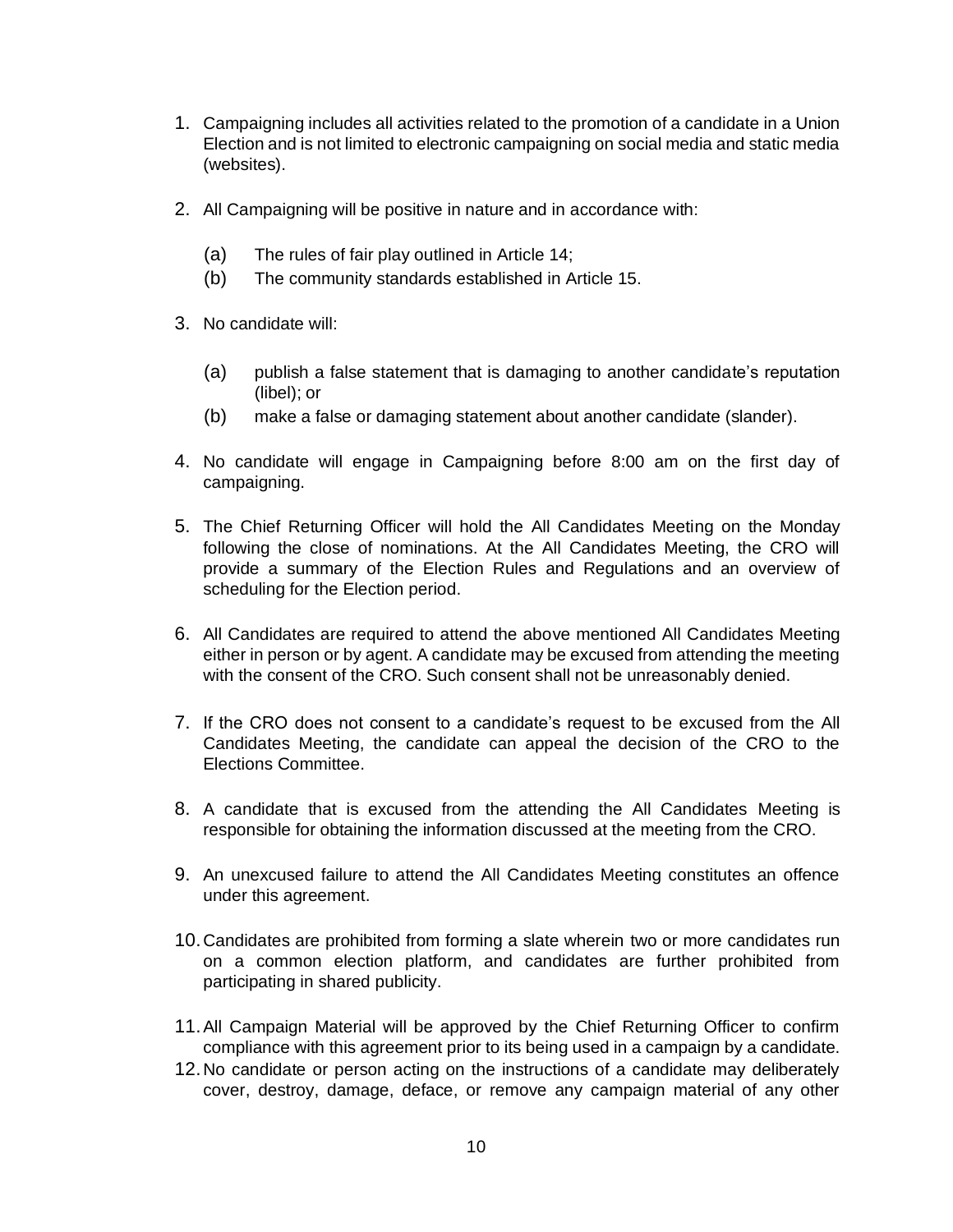candidate during the Election period. The action of any such person acting on the instructions of a candidate shall be deemed to be the actions of the candidate.

- 13.Campaigning is not permitted in the following areas:
	- (a) In any class, classroom, lab, or laboratory of the University;
	- (b) On the second floor, third floor, or fourth floor and in the basement of the University library;
	- (c) In the dining area (second floor) of Wheelock Dining Hall; and
	- (d) In any office belonging to the Acadia Students' Union.
- 14.Campaigning in a University Residence will be arranged through House Council and is subject to the regulations of the University Residence or as set by Residence Life.
- 15.Campaigning in the Athletics Complex is permitted subject to applicable rules of the facility.
- 16.Campaigning in the Axe Bar & Grill is permitted subject to the applicable rules regarding the placement of posters.
- 17.Campaigning at any social event of the Acadia Students' Union, Internal Organization, House Council, or Club of the Union shall only be permitted with the consent of the ASU, Internal Organization, House Council, or Club of the Union.
- 18.No candidate is permitted to use the logo, corporate seal, or any other copyright material of the Union in their campaign or as part of their Campaign Material.
- 19.No candidate or supporter of a candidate is permitted to use their position as a member of the SRC to their advantage over other candidates by using resources from their office, or by virtue of the fact that they were elected to that office in the last Union Election.
- 20.The maximum number of posters that can be displayed by each candidate is as follows:
	- (a) President: 125;
	- (b) Vice President (all offices): 100;
	- (c) All other candidates: 75.
- 21.A candidate is not permitted to display a poster that exceeds 11 x 17 inches in size with the following exceptions:
	- (a) Executive Board candidates may display a maximum of two posters exceeding 11 x 17 inches in size; and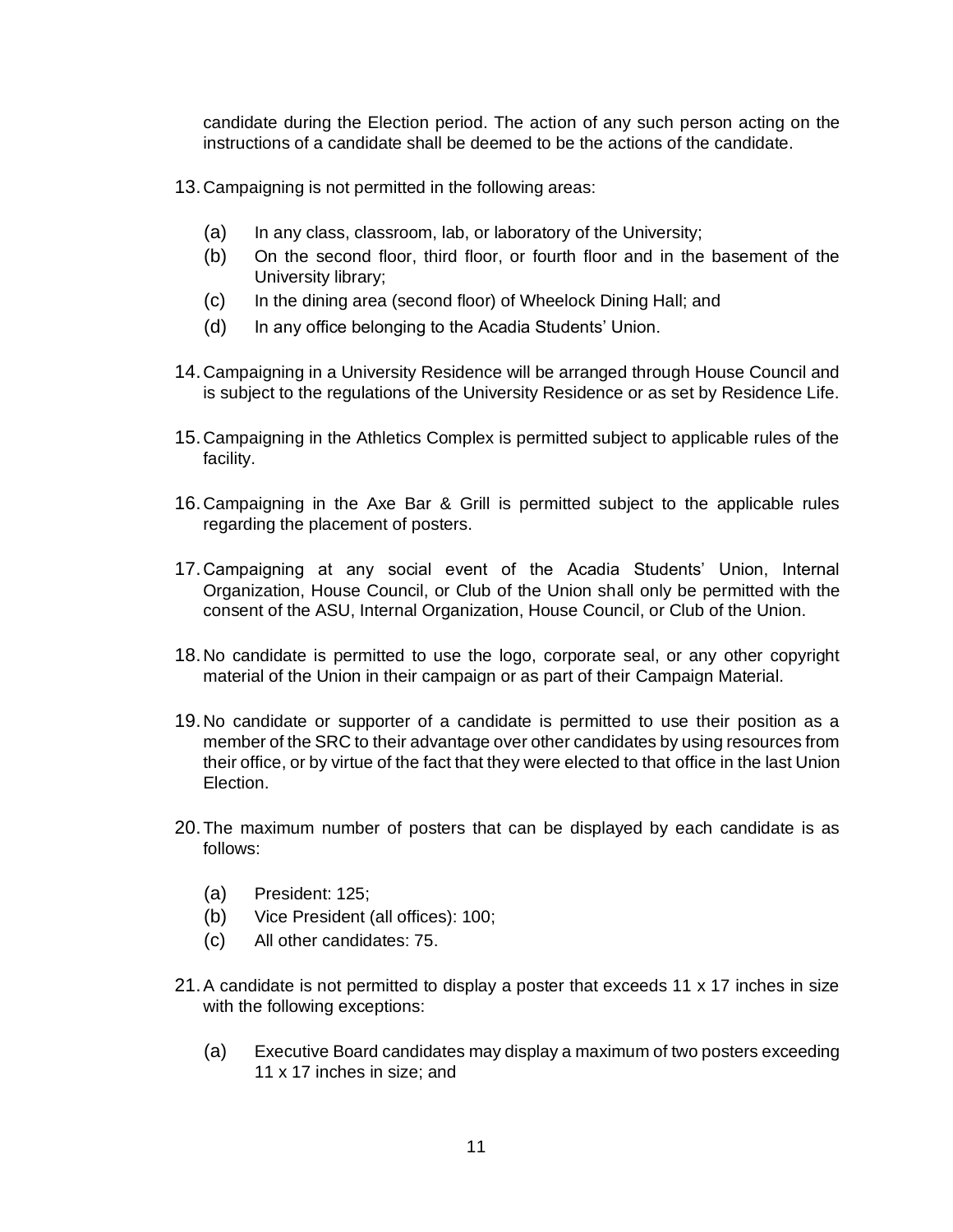- (b) Candidates for other elected positions may display a maximum of one poster exceeding 11 x 17 inches in size.
- 22.Candidates are required to number every poster that they display during the campaign.
- 23.Candidates are required to remove Campaign Material that is within eight meters of a polling station and visible to those students attending at the polling station at least 24 hours prior to the opening of the polls.
- 24.Candidates are responsible for removing all Campaign Material within 48 hours after the public announcement of election results. This includes the removal of all electronic campaigning material.
- 25.The Chief Returning Office will advise all candidates of the All Candidates Debate and the All Candidates Debate will include an opportunity for audience questions.
- 26.Any candidate that contravenes any of the Campaign Rules and Regulations outlined in Article 13 of this agreement is guilty of an offence and subject to disciplinary action as provided in this agreement.

## Article 14: Rules of Fair Play in Union Elections

- 1. In accordance with the principles established in Article 2, Section 1, Candidates in any Union Election are required to conduct themselves in accordance with the following rules of fair play:
	- (a) Candidates will demonstrate respect for others;
	- (b) Candidates will engage in fair competition;
	- (c) Candidates will compete on equal terms in order for voters to make a fair decision;
	- (d) Candidates will demonstrate integrity by adhering to a code of moral values, particularly honesty, during Union Elections;
	- (e) Candidates will regard Union Elections with a sense of respect for the democratic process, and with an ultimate goal of enhancing the welfare of students at Acadia University;
	- (f) Candidates will demonstrate an ability and willingness to tolerate opposing opinions, behaviours, and decisions; and
	- (g) Candidates will demonstrate concern for and attach importance to the interests of members of the ASU and the Acadia Students' Union;
	- (h) Any candidate that contravenes any of the Rules of Fair Play in Union Elections outlined in Article 14 of this agreement is guilty of an offence and subject to disciplinary action as provided in this agreement.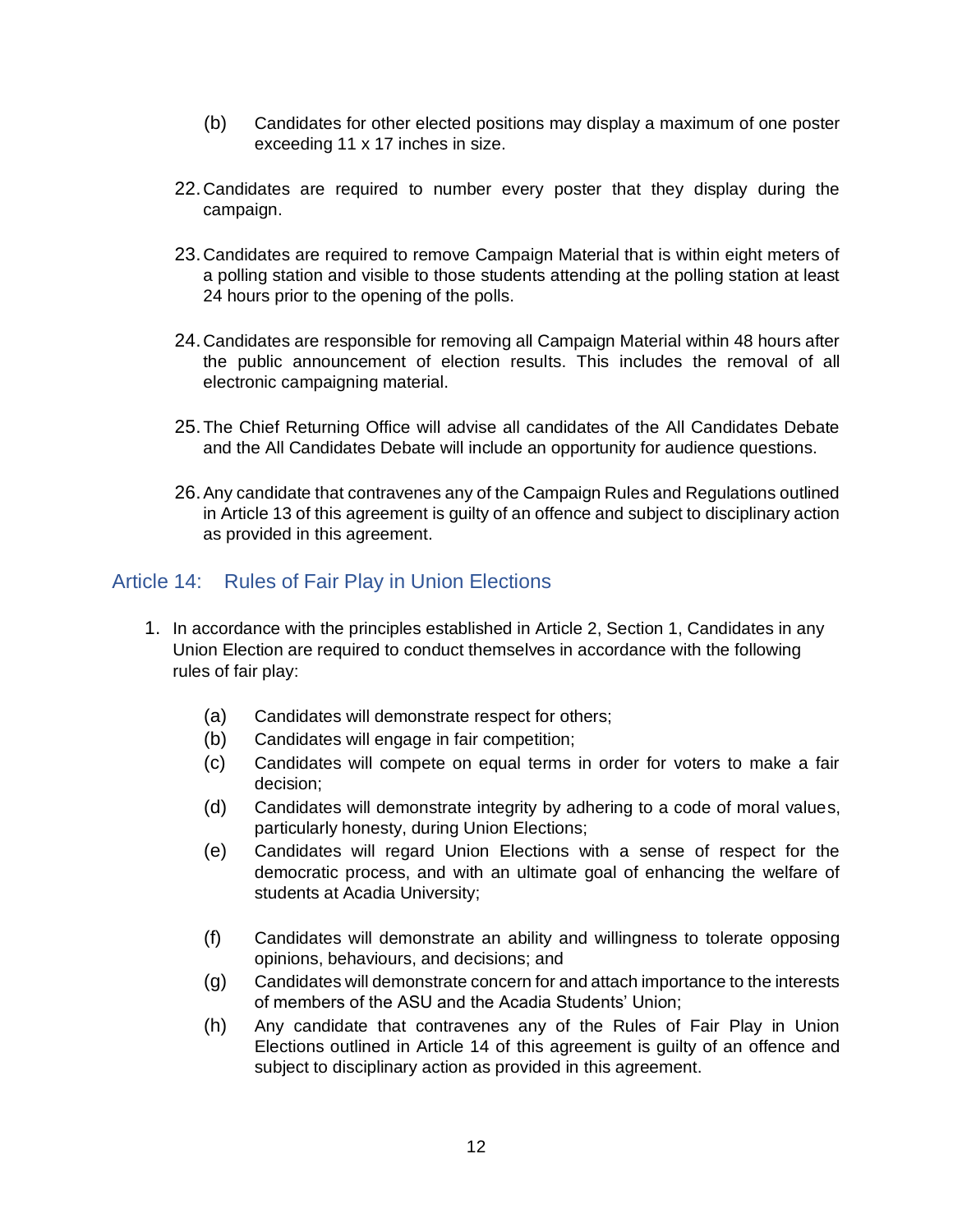## Article 15: Community Standards in Union Elections

- 1. In accordance with the principles established in Article 2, Section 1, candidates in any Union Election are required to conduct themselves in accordance with the following community standards:
	- (a) As students at Acadia University and members of the ASU, all participants in Union Elections, including candidates, volunteers, and voters, shall be required to comply with University and ASU Bylaws, Policies, and Procedures, including rules related to harassment, discrimination, and other types of nonacademic misconduct;
	- (b) ASU welcomes debate and dissent; however, campaign activities are not permitted to harm the reputation of any individual, the ASU, or Acadia University;
	- (c) Campaign activities are not permitted to interfere with or cause unwelcome disruption to any person or group including faculty, staff, or students who continue to study, attend class, and work during the Union Elections;
	- (d) Campaign activities will not insult, attack, harass, bully, threaten, demean, or impersonate others;
	- (e) Campaign activities will not advocate hate, violence, or contempt against any individual or group based on race, ethnicity, religion, sexual orientation, sex, gender identity, personal expression, or ability;
	- (f) Campaign activities will not contain content that is graphic, violent, or obscene and this includes content is construed to be explicit, overly suggestive, or intentionally shocking;
	- (g) Campaign activities will not promote the excessive consumption of cannabis, alcohol or drinking games, or smoking;
	- (h) Candidates shall comply with all municipal, provincial, and federal laws and campaign activities will not promote or depict illegal activities;
	- (i) Participants in Union Elections have a right to privacy and campaign activities will not reveal the personal information of others without their consent.
- 2. Any candidate that contravenes any of the Community Standards in Union Elections outlined in Article 15 of this agreement is guilty of an offence and subject to disciplinary action as provided in this agreement.

## Article 16: Union Media in Elections

- 1. Union Media is defined as:
	- (a) *The Athenaeum*;
	- (b) Axe Radio; and
	- (c) Any other Internal Organization or ASU-ratified Club that acts as a means of mass communication to students.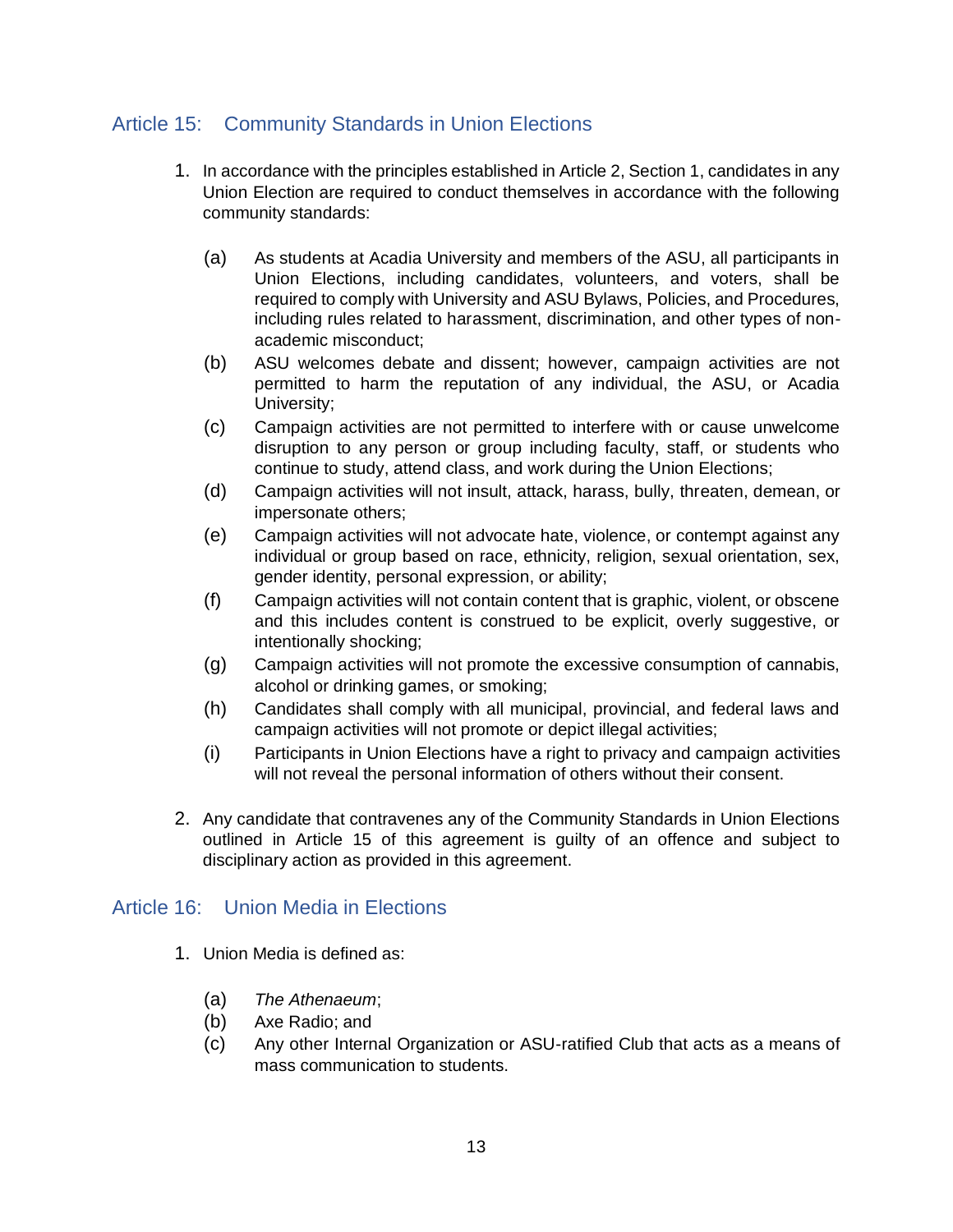- 2. All candidates are entitled to have a photo of themselves and a limited write-up of their election platform published in *The Athenaeum*.
- 3. The deadline and directions for submitting these write-ups and photos will be established by the Chief Returning Officer in cooperation with the Editor-in-Chief of *The Athenaeum* and given to candidates at the All Candidates Meeting. Should a candidate miss the deadline or choose not to attend the meeting, no additional space shall be granted in *The Athenaeum*.
- 4. All photos must be in head-shot format and should be appropriate for publication, subject to the discretion of the Chief Returning Officer and the Editor-in-Chief of *The Athenaeum*.
- 5. Written submissions for the candidates shall not exceed the following word maximums:
	- (a) Presidential candidates: 300 words;
	- (b) Vice Presidential candidates: 250 words;
	- (c) All other candidates: 150 words.
- 6. *The Athenaeum* shall publish the photos and written submissions no earlier than Campaign Day #1 and no later than Campaign Day #5.
- 7. The Editor-in-Chief shall ensure that no person(s) reads any of the candidates' written submissions before publication, except for *The Athenaeum* staff member(s) responsible for laying-out the content. These staff members shall be bound to confidentiality.
- 8. Acceptability of *The Athenaeum* written submissions shall be determined by the Chief Returning Officer in cooperation with the Editor-in-Chief. If a written submission is determined to be unacceptable, the Chief Returning Officer will advise the candidate immediately and provide the candidate with an opportunity to provide a replacement written submission.
- 9. Any Union Media staff member who is a candidate in the election shall not in any way be involved with Union Media from the opening of the campaign period to the end of the Election.
- 10.Union Media shall have the right to report and analyze election news but shall not have the right to endorse or oppose any candidate or platform.
- 11.Union Media must offer every candidate for each position equal opportunity to participate in and comment on any reporting published by Union Media.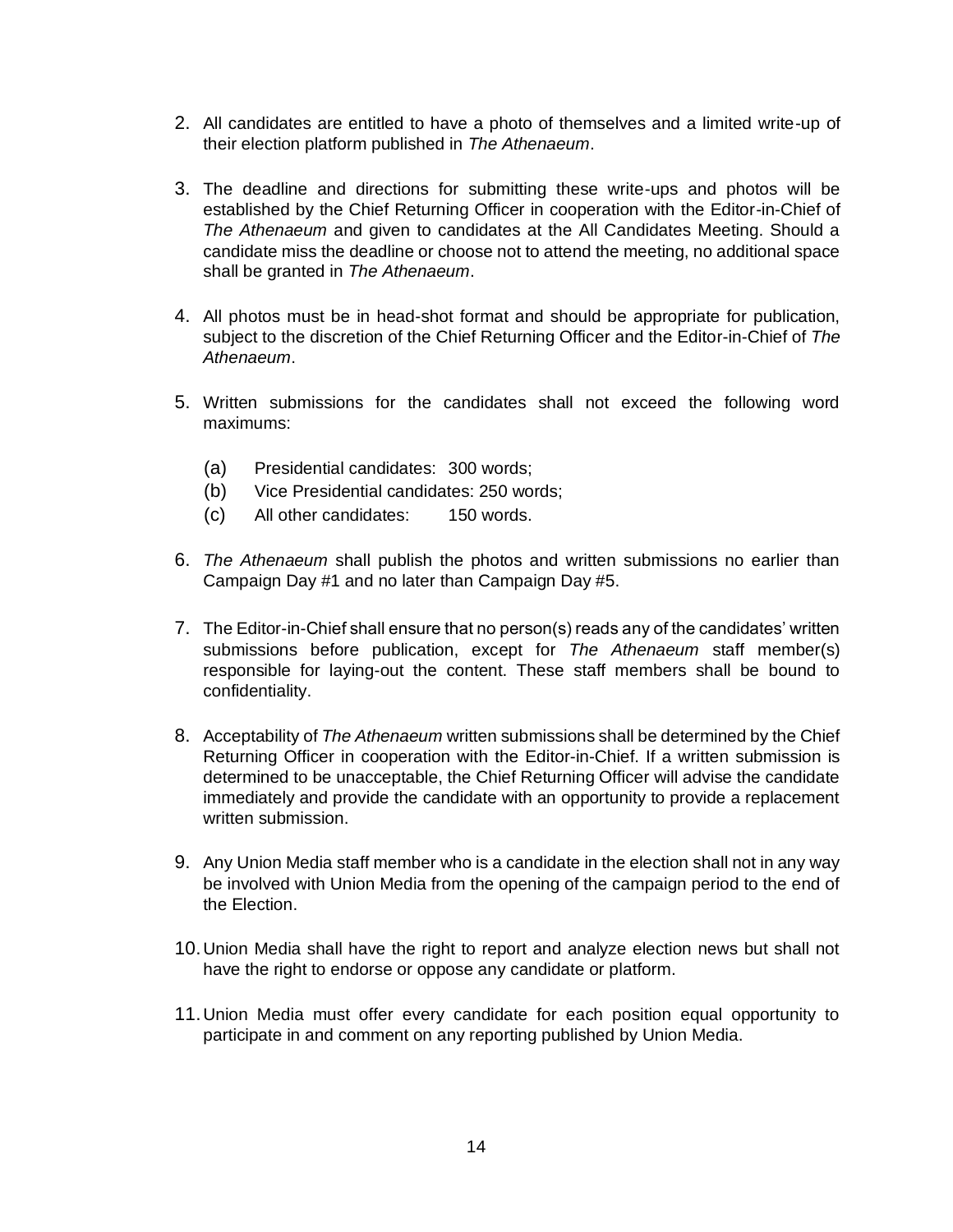- 12.Any publicity purchased by a candidate that is published in Union Media and pertains to a specific candidate will include a disclaimer stating that the ideas printed are those of the author, not of Union Media, or the Acadia Students' Union.
- 13.No candidate may slander another candidate in Union Media or in their written submission. Candidates may address another candidate's platform, but attacks of a personal nature will not be tolerated.

## Article 17: Election Officials

- 1. The following persons are Election Officials:
	- (a) The Chief Returning Officer;
	- (b) The Deputy Chief Returning Officer;
	- (c) The Poll Clerks.
- 2. Election Officials will:
	- (a) Carry out their duties in an impartial and objective manner;
	- (b) Not support or endorse any candidate in any manner;
	- (c) Not sign the nomination form for any candidate;
	- (d) Not be eligible for nomination for any position in an election for which they are an official;
	- (e) Not submit nomination papers for an elected position in an election for which they are an official.
- 3. Members of Council are eligible to serve as Poll Clerks at the discretion of the Chief Returning Officer.

#### Article 18: Ballots

- 1. The name of the candidate shall appear on the ballot as listed in the University system.
- 2. The list of names of candidates on ballots shall be listed in alphabetical order according to last name.
- 3. No campaign logos, slogans, or photos shall be displayed on ballots.
- 4. The Chief Returning Officer shall be responsible for the creation of electronic ballots in conjunction with Technology Services.
- 5. A spoiled ballot shall not be counted as an eligible vote.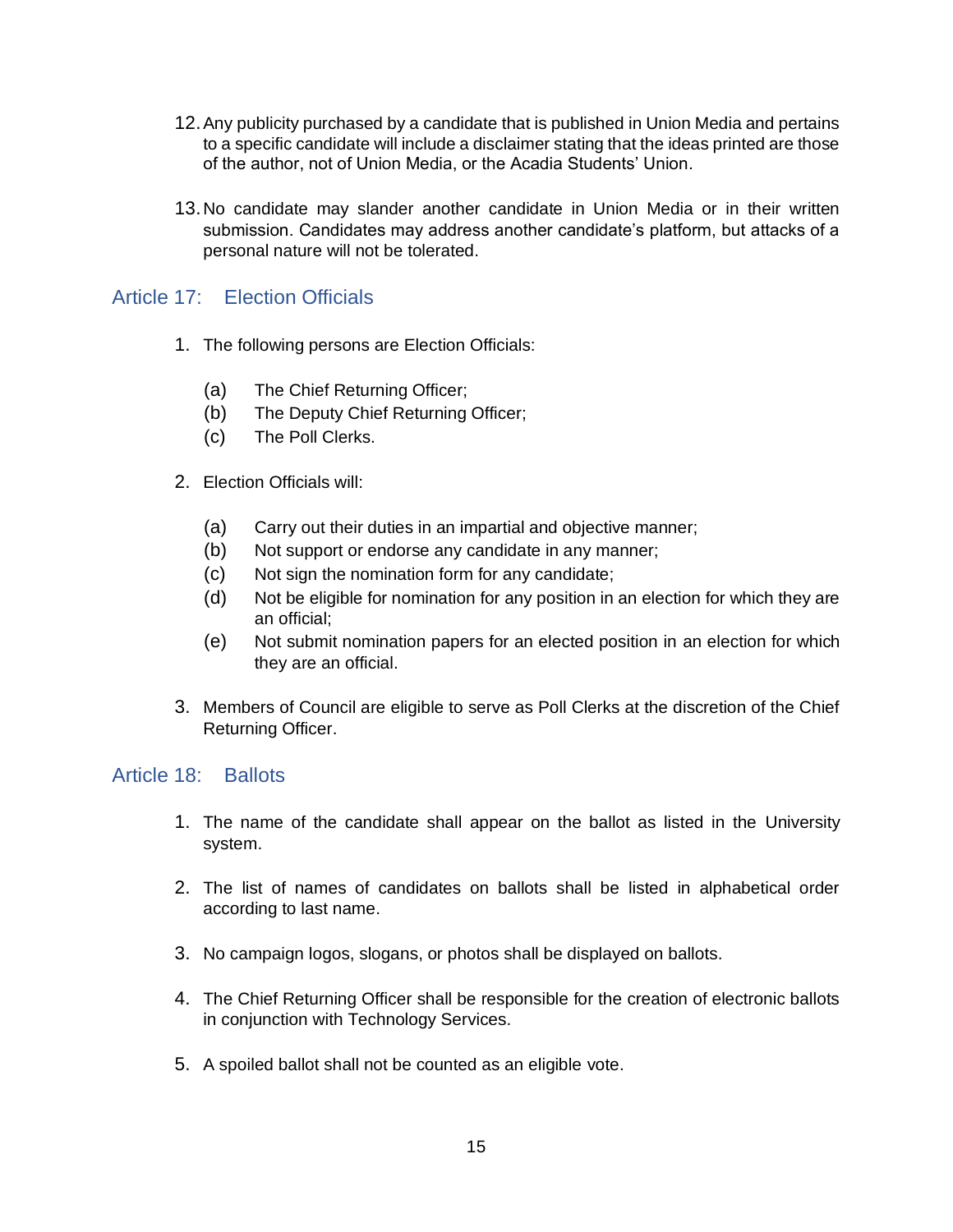- 6. A spoiled ballot shall be defined as a ballot in which a voter selects more than the requisite number of positions available in the Election.
- 7. Should only one candidate be nominated for any elected position in a Union Election, the Chief Returning Officer shall declare that candidate to be acclaimed to the position.

#### Article 19: Voting

- 1. Only ordinary or associate members of the Union may vote in a Union Election, Referendum, or Plebiscite.
- 2. Each voter shall be allowed to vote for only one candidate for each position of which they are an eligible voter except for the position of Councilor, for which each voter may choose up to two candidates.
- 3. Only first year students are eligible to vote in the election for the First Year Representative and only students in the respective faculty are eligible to vote for the respective position of Senator.
- 4. The right of the Chief Returning Officer and the Deputy Chief Returning Office to vote in any Union Election is withheld and Technology Services shall be directed to disable their online voting ability.
- 5. In the case of a tie vote for an elected position, the Chief Returning Officer will determine the winner by way of a coin toss. The Elections Committee shall set the time and place of the coin toss.
- 6. There is no Proxy voting permitted in any Union Election.

## Article 20: Polling

- 1. Polling will take place online from at least 8:30 am on the first day of voting until 4:30 pm on the fifth day of voting. All eligible students will be able to login to the University Network and vote during this time.
- 2. The Chief Returning Officer will ensure that on Voting Day #4 and Voting Day #5 there are (at a minimum) polling stations in the Beveridge Arts Centre, Huggins Science Hall, the Athletics Complex, Patterson Hall, Students' Centre, and Wheelock Dining Hall (second floor) where students may vote online.
- 3. Polling stations will be open from 8:30 am to 4:00 pm on all voting days and this time period will be strictly enforced by the Poll Clerks with no late voting permitted.
- 4. For a candidate to be successfully elected, they must receive the largest number of all eligible votes cast. For Councilor positions, the top two candidates with the largest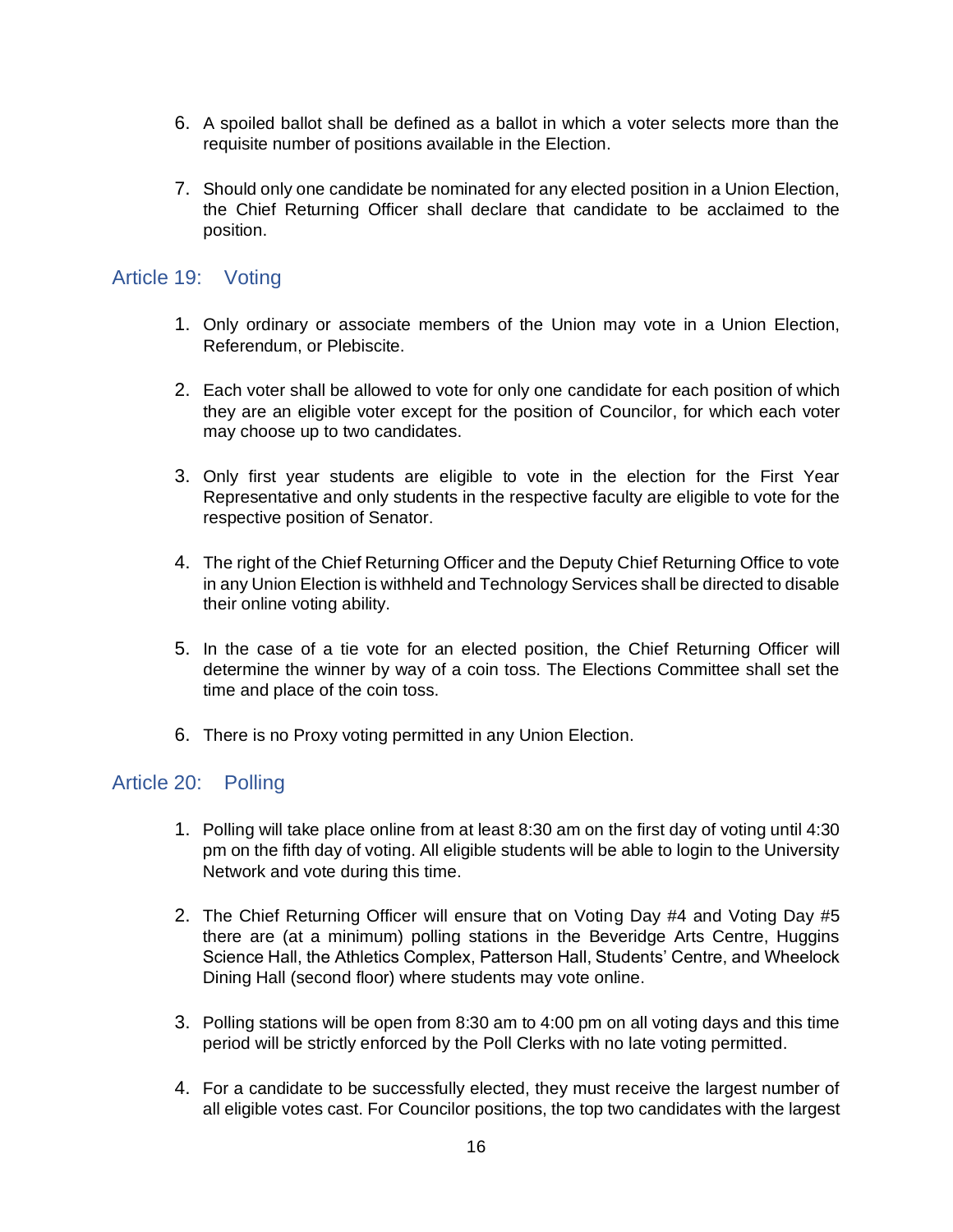individual number of all eligible votes cast are declared as the elected representatives, subject to the number of positions being contested.

- 5. All eligible votes cast includes all votes received by Technical Services from the time the polls open on the first day of voting to the time that the polls close on the fifth day of voting except for those ballots deemed spoiled.
- 6. The Chief Returning Officer will announce the results to the candidates at a meeting to be held after voting has concluded and prior to emailing students the results as provided in Section 7 (below).
- 7. The Chief Returning Officer will announce the results of the Election to the student body within 24 hours after the closing of the polls on the last voting day through all student email and shall distribute the information through the ASU social media, the ASU website, and the CRO social media.

#### Article 21: Offences

- 1. Any person who is a candidate or Election Official in a Union Election will be subject to discipline by the Elections Committee for contraventions of this agreement.
- 2. Any ordinary or associate member of the ASU may make a complaint against a candidate.
- 3. To submit a complaint, the complainant shall complete and submit an Official Complaints Form to the Chief Returning Officer any time after the close of nominations but no later than five days after the closing of the voting period. If the subject of the complaint is the Chief Returning Officer, the complainant will complete and submit the Official Complaints Form to the Chair of the Elections Committee.
- 4. The Official Complaints Form will include the name of the candidate who is being accused of contravening this agreement, the name of at least one witness to the alleged offence, the Section of the Bylaw that is alleged to have been violated, and a brief description of the offence.
- 5. Upon receipt of an Official Complaints Form, the Chief Returning Officer will:
	- (a) Investigate the complaint and determine if there is a *prima facie* case, that is if the evidence provided by the complainant and/or witness is sufficient to establish a violation of the Bylaw, provided that the evidence is not rebutted by the other party;
	- (b) If it is determined that a *prima facie* case does not exist, the Chief Returning Officer will advise the complainant in writing that the complaint has been dismissed;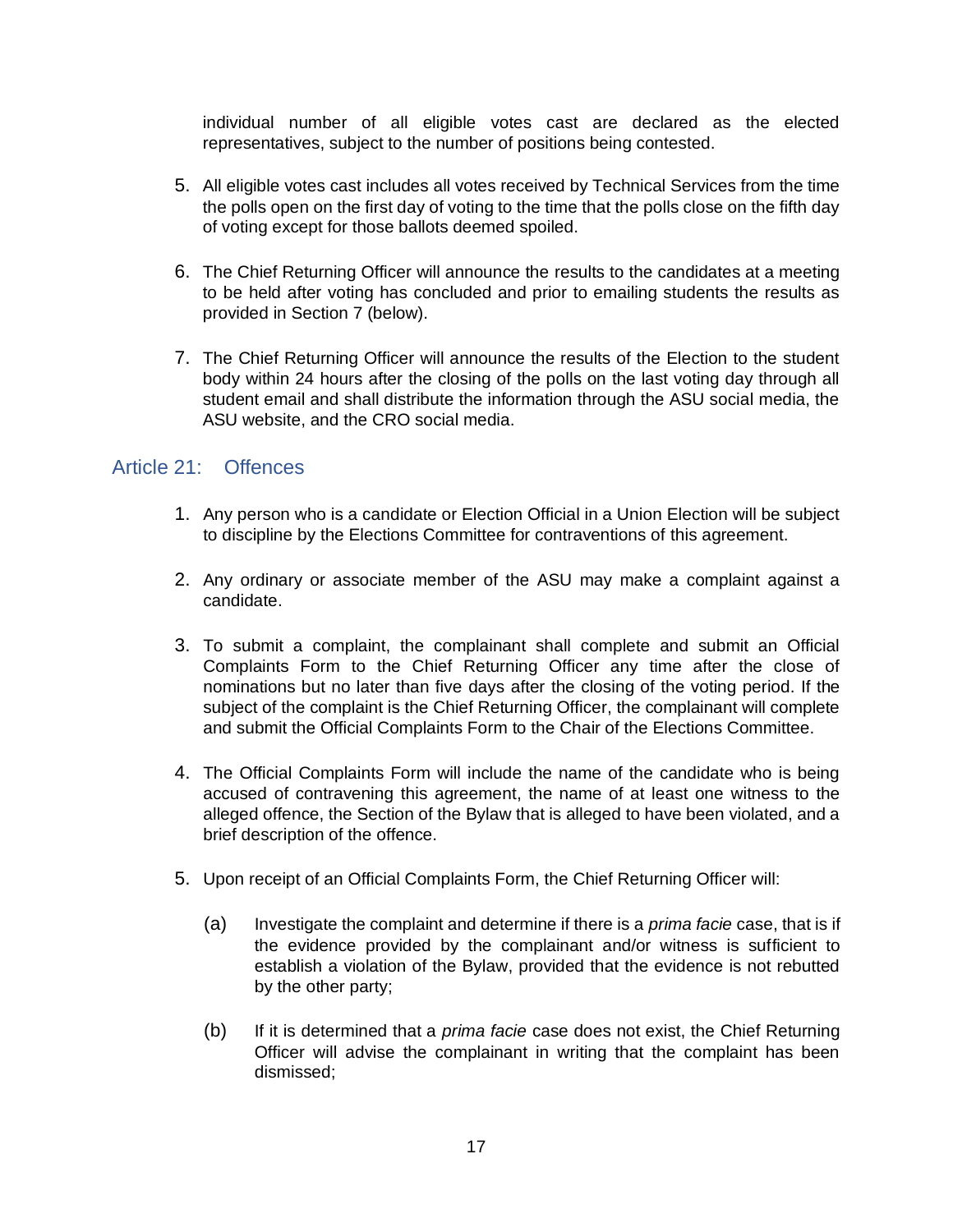- (c) If it is determined that a *prima facie* case does exist, the Chief Returning Officer will contact the accused and advise them of the allegations, provide the accused with a copy of the complaint, and request that the accused provide a response to the complaint;
- (d) Following the receipt of the response to the complaint from the accused, the Chief Returning Officer will determine if there was a contravention of the Bylaw and will advise the accused and the complainant in writing of the decision;
- (e) If the Chief Returning Officer finds that there was a contravention of the Bylaw, the Chief Returning Officer shall recommend disciplinary action (if deemed necessary) to the Elections Committee within 48 hours and shall advise the accused and complainant in writing of the recommended disciplinary action;
- (f) The Election Committee shall render a decision on discipline within 48 hours of receiving the recommendation from the Chief Returning Officer.
- 6. If the accused or the complainant is not satisfied with a decision rendered by the Chief Returning Officer as provided in Article 21, Section 5 then the accused or the complainant (as the case may be) may appeal the decision to the Elections Committee as follows:
	- (a) The complainant or accused shall complete and submit an Official Appeals Form to the Deputy Chief Returning Officer, who shall inform the Chairperson of the Elections Committee of the filing of the Appeal.
	- (b) The Chairperson shall convene the Elections Committee within 48 hours of the filing of the Official Appeals Form;
	- (c) The original Official Complaints Form shall be provided to the Elections Committee by the Chief Returning Officer together with any information provided by the Accused;
	- (d) At the hearing of the Appeal, the Chief Returning Officer will be permitted 20 minutes to explain the original complaint, their investigation, any information provided by the accused in response to the complaint, and the reasoning behind their decision, and any additional time required to answer any questions posed by the Elections Committee;
	- (e) The appellant will be permitted five minutes to explain the basis of their appeal and any additional time required to answer any questions posed by the Elections Committee;
	- (f) The Elections Committee shall render a decision on the appeal and take disciplinary action (if necessary) within 48 hours of hearing the appeal;
	- (g) The Elections Committee will send a written response to the complainant, the accused, and the Chief Returning Officer within 48 hours of rendering the decision on the appeal.
- 7. If there is a complaint filed against the Chief Returning Officer, the Chair will convene the Elections Committee within 24 hours of receiving the Official Complaints Form.
- 8. Upon receipt of the Official Complaints Form, the Election Committee will: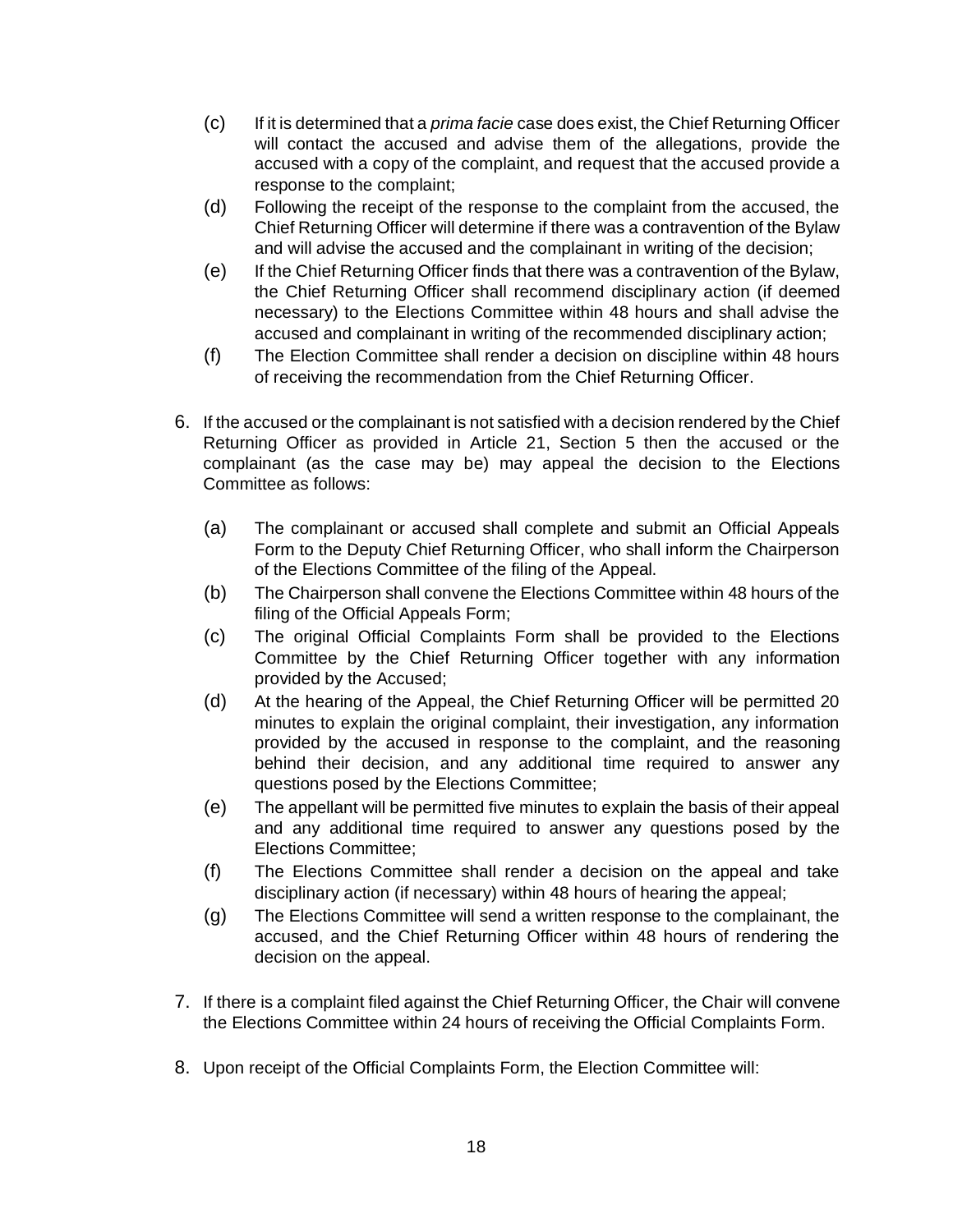- (a) Investigate the complaint and determine if there is a *prima facie* case, that is if the evidence provided by the complainant and/or witness(es) is enough to establish a violation of the Bylaw, provided that the evidence is not rebutted by the other party;
- (b) If it is determined that a *prima facie* case does not exist, then the Chair of the Elections Committee will advise the complainant in writing that the complaint has been dismissed;
- (c) If it is determined that a *prima facie* case exists then the Chair of the Elections Committee will contact the Chief Returning Officer and advise them of the allegations, provide them with a copy of the complaint, and request that they provide a response to the Chair;
- (d) Following the receipt of the response to the complaint from the Chief Returning Officer, the Elections Committee will determine whether there was a contravention of the Bylaw and will advise the Chief Returning Officer and the complainant in writing of the decision;
- (e) If the Elections Committee finds that there was a contravention of the Bylaw then the Elections Committee has 48 hours to take disciplinary action (if deemed necessary) and advise the Chief Returning Officer and complainant in writing of the disciplinary action taken.
- 9. The filing of a frivolous or vexatious complaint by a candidate is an offence under this agreement.
- 10.A frivolous complaint is a complaint that has no merit.
- 11.A vexatious complaint is a complaint which is brought, regardless of its merits, solely to harass a candidate.
- 12.The Chief Returning Officer will determine if a complaint is frivolous or vexatious and any such complaint shall be dismissed and any candidate filing such a complaint will be subject to disciplinary action.
- 13.The decision of the Chief Returning Officer which identifies a complaint as frivolous or vexatious may be appealed to the Elections Committee.

#### Article 22: Sanctions

- 1. Candidates who have been found to have contravened this agreement may be subject to one or more of the following sanctions:
	- (a) A written warning;
	- (b) A fine (not to exceed \$50.00);
	- (c) A reduction in the amount of election refund eligibility;
	- (d) Imposition of limits, restrictions, or prohibitions on any campaigning for any period;
	- (e) A ban from participating in any debate;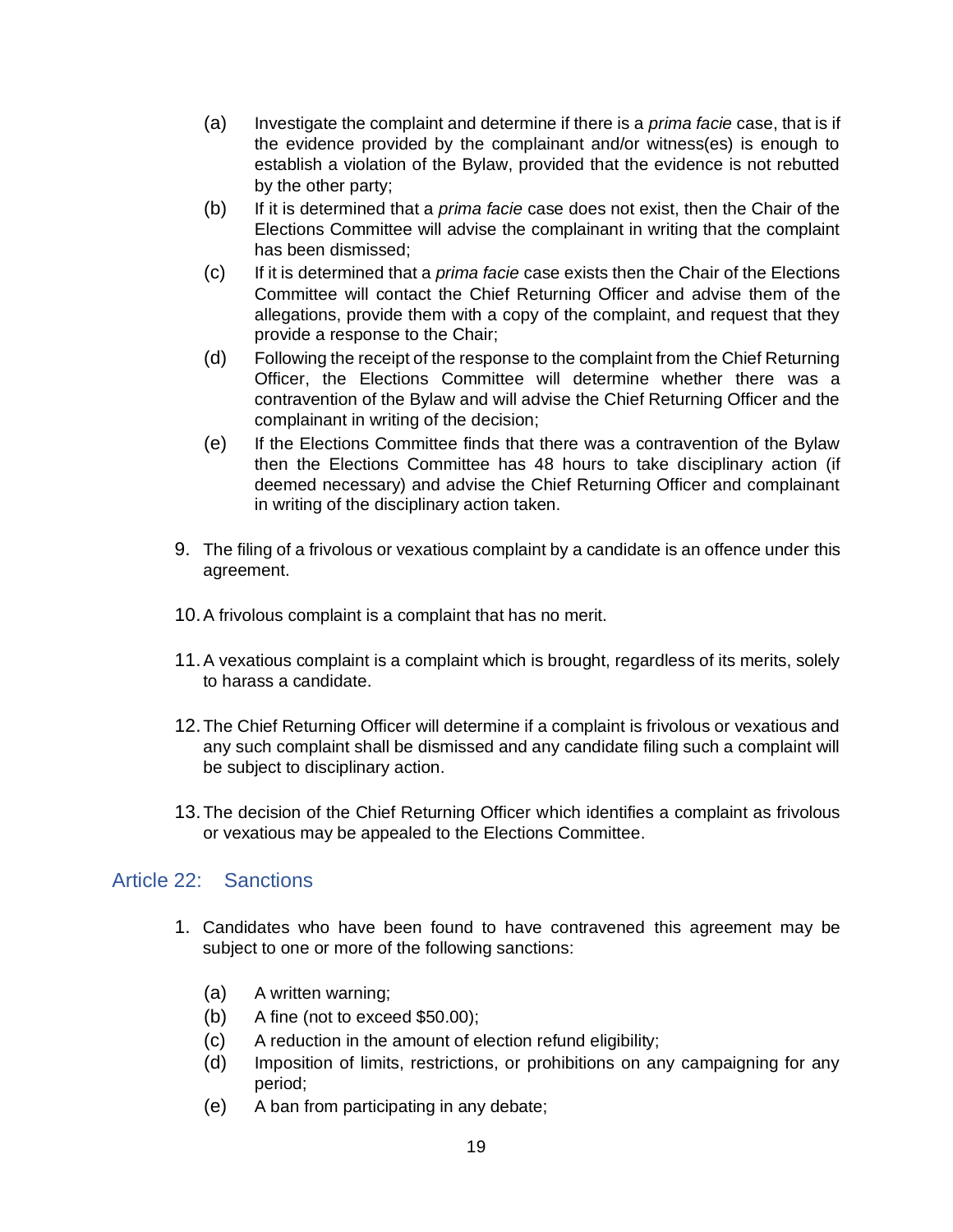- (f) A requirement to remove all or part of Campaign Material (on or off campus);
- (g) A recommendation for impeachment if already a member of Council; and/or
- (h) Disqualification as a candidate in the Union Election.
- 2. The Elections Committee may establish a schedule outlining how fines may be levied for specific violations.
- 3. Disqualifications will be based on the accumulation of points, with no candidate permitted to continue running in a Union Election or assume office if they acquire 100 or more points.
- 4. The following point allocations may be levied against a candidate by the Elections Committee for contravention of the following:

| Article<br>&<br>Section     | <b>Offence Description</b>                                   | Points            |
|-----------------------------|--------------------------------------------------------------|-------------------|
| 10(4)                       | <b>Creation of False Statement of Withdrawal</b>             | 75                |
| 12(1)                       | <b>Exceeding Spending Limits</b>                             | $1/$ \$           |
| 12(4)                       | <b>Failure to Submit Receipts</b>                            | 10/receipt        |
| 12(5)                       | Failure to Submit List of Donated Items                      | 10/item           |
| 13(3)                       | Libel / Slander in Campaigning                               | $50 - 100$        |
| 13(4)                       | Pre-Campaigning                                              | 30                |
| 13(9)                       | <b>Unexcused Failure to Attend All Candidates</b><br>Meeting | 50                |
| 13(10)                      | Slate                                                        | 100               |
| 13(10)                      | <b>Shared Publicity</b>                                      | 50                |
| 13(11);<br>$13(20 -$<br>22) | Use of Unapproved Campaign Material                          | 20                |
| 13(12)                      | Destruction of Campaign Material                             | 50                |
| $13(13)-(17)$               | Campaigning in Restricted Area                               | 10-50/ per poster |

| 13(18) | Use of Corporate Logo |  |
|--------|-----------------------|--|
|        |                       |  |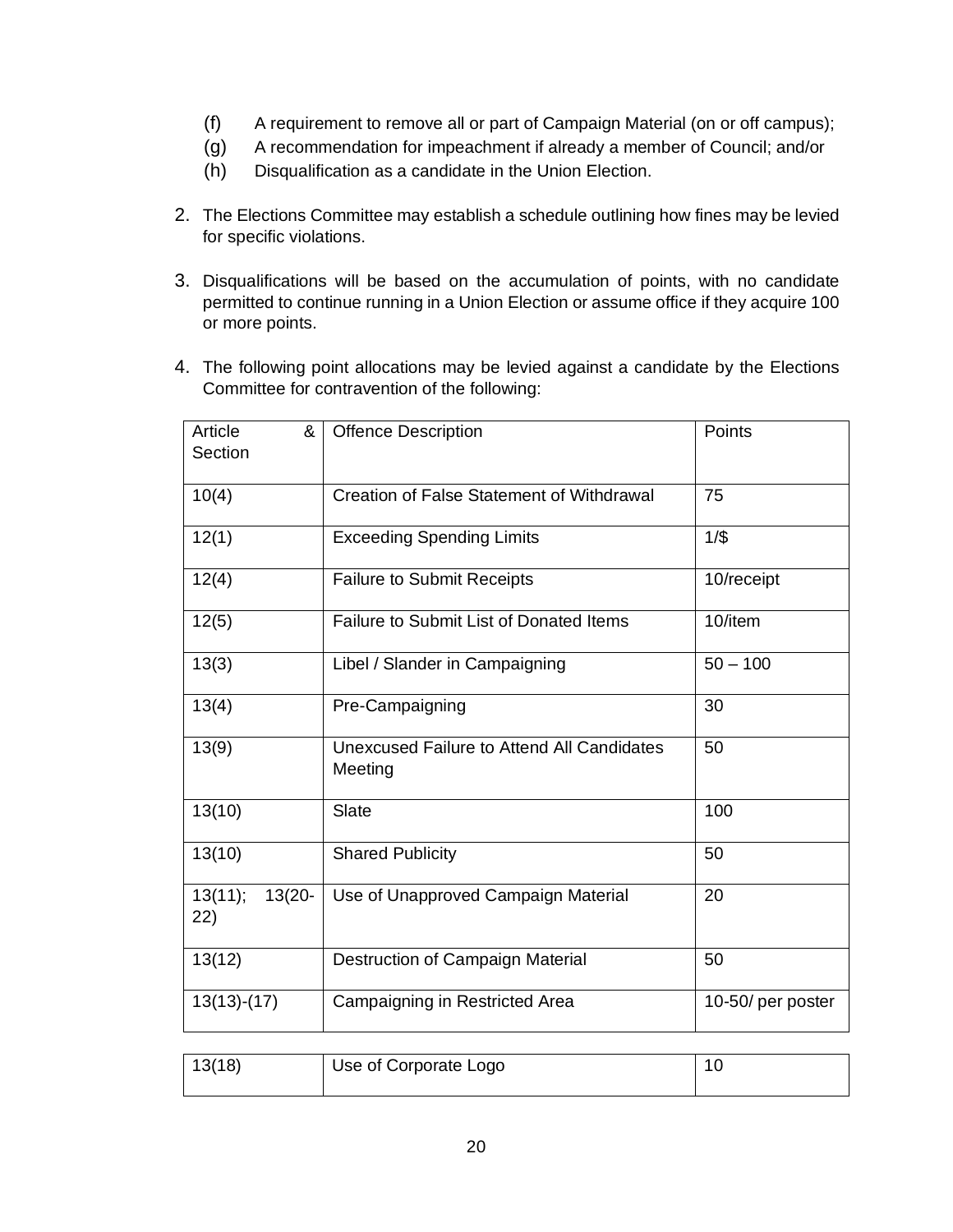| 13(19)        | Use of Union Resources                    | 60                     |
|---------------|-------------------------------------------|------------------------|
| $13(23)-(24)$ | Failure to Remove Campaign Material       | 5/poster<br>10/website |
| 14(1)         | Breach of Rules of Fair Play              | $10 - 50$              |
| 15(1)         | <b>Breach of Community Standards</b>      | $10 - 50$              |
| 16(13)        | Slander in Union Media                    | 100                    |
| 21(12)        | Filing a Frivolous or Vexatious Complaint | 50                     |

#### Article 23: Overturning Election Results

- 1. At the request of the CRO, and upon hearing all the relevant information, and upon being satisfied that the Union Election was not conducted in accordance with the Principles outlined in Article 2, the Elections Committee may recommend to Council that a Union Election or Referendum, in whole or in part, be overturned.
- 2. Council may, on the recommendation of the Elections Committee, and after hearing all of the evidence and upon being satisfied that the Union Election was not conducted in accordance with the Principles contained in Article 2, declare that the results of the Union Election are overturned and further declare that the Union Election results are null and void, in which case Council shall set the date of the new Union Election.
- 3. The new Union Election as established pursuant to Article 23, Section 2 will be held within 30 days of the decision of Council to declare that the results of the Union Election are overturned.

#### Article 24: Referendum & Plebiscites

- 1. A Referendum or Plebiscite (as the case may be) may be initiated by Council on any issue through a two-thirds vote of Council.
- 2. The wording on the ballot shall be approved by Council.
- 3. Notwithstanding Section 1, a Referendum shall be held prior to the ASU implementing a new student fee.
- 4. All Referenda and Plebiscites shall require a voter turnout of 25 percent of eligible voters in order to be considered valid.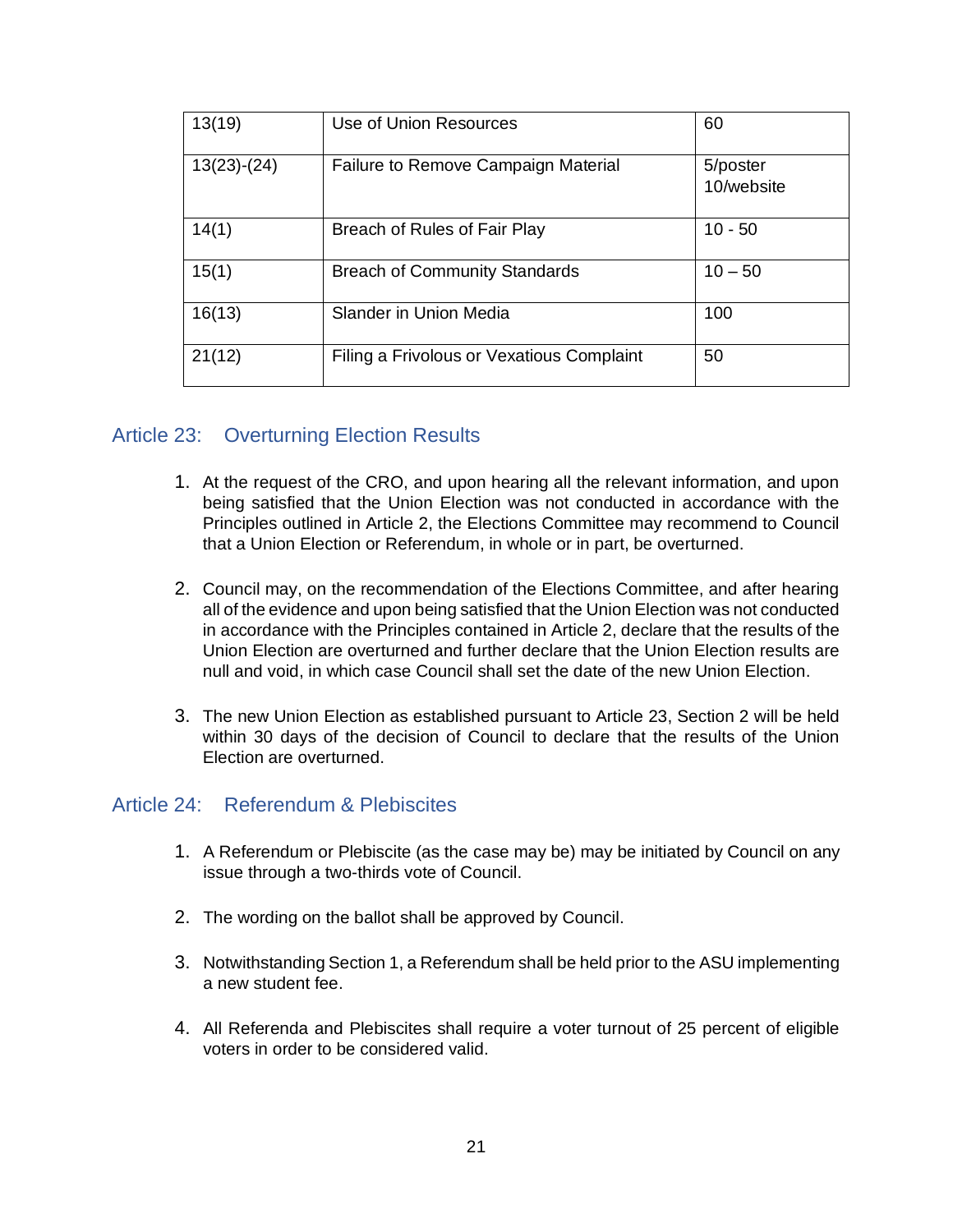- 5. All Referenda and Plebiscites shall be posed in such a way that only "YES" or "NO" responses are available on the ballot.
- 6. The ballot shall be ordered as follows:
	- (a) "YES";
	- (b) "NO".
- 7. Campaign Material shall not be displayed on the ballot.
- 8. The CRO shall be responsible for the creation of the electronic ballot with Technology Services.
- 9. A spoiled ballot shall not be counted as an eligible vote.
- 10.Only ordinary or associate members of the ASU are eligible to vote in any Referendum or Plebiscite.
- 11.Each voter shall be allowed to vote for one option.
- 12.There is no Proxy voting permitted in any Referendum or Plebiscite.
- 13.The campaigning days and voting days for a Referendum or Plebiscite shall be as set out in Article 4, Section 3 with any such modification as the Elections Committee deems appropriate.
- 14.Polling will take place online from at least 8:30 am on the first day of voting until 4:30 pm on the fifth day of voting. All eligible students will be able to login to the University Network and vote during this time.
- 15.The Elections Committee shall establish Campaign Funding limits for a Referendum or Plebiscite which shall be enforced by the CRO.
- 16.All campaigning in a Referendum or Plebiscite is subject to Articles 13, 14, and 15 with such necessary modification as the Elections Committee deems appropriate.
- 17.No person shall engage in campaigning in a Referendum or Plebiscite unless they have registered with the Elections Committee.
- 18.The use of Union Media in a Referendum or Plebiscite is subject to Article 16 with such necessary modification as the Elections Committee deems appropriate.
- 19.The investigation of complaints of violations of Article 24 shall be conducted in the same manner as provided in Article 21 with such modifications as the Elections Committee deems appropriate.